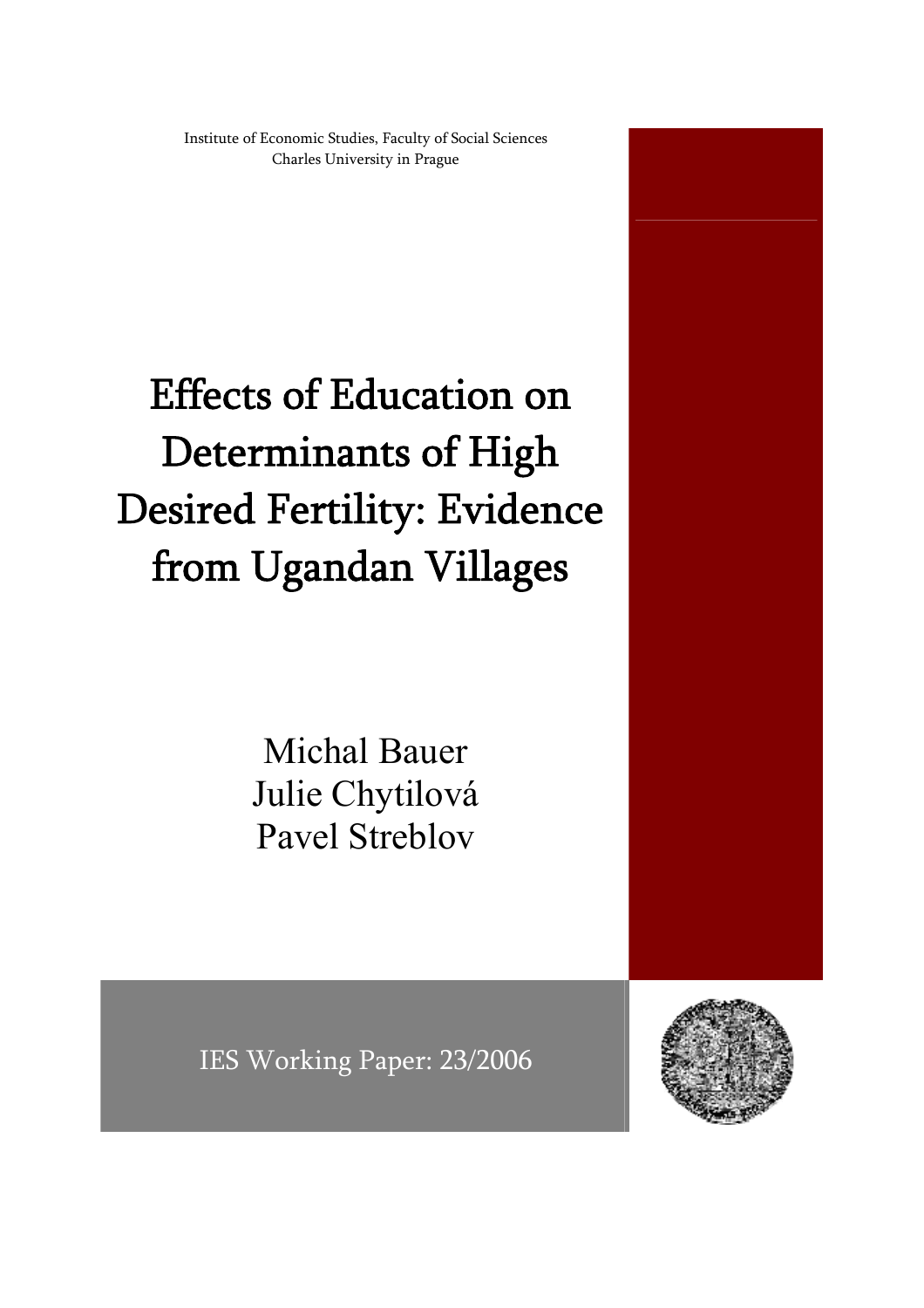Institute of Economic Studies, Faculty of Social Sciences, Charles University in Prague

[UK FSV – IES]

Opletalova 26 CZ-110 00, Prague E-mail : [ies@fsv.cuni.cz](mailto:IES@Mbox.FSV.CUNI.CZ) [http://ies.fsv.cuni.cz](http://ies.fsv.cuni.cz/)

Institut ekonomických studií Fakulta sociálních věd Univerzita Karlova v Praze

> Opletalova 26 110 00 Praha 1

E-mail : [ies@fsv.cuni.cz](mailto:IES@Mbox.FSV.CUNI.CZ) [http://ies.fsv.cuni.cz](http://ies.fsv.cuni.cz/)

Disclaimer: The IES Working Papers is an online paper series for works by the faculty and students of the Institute of Economic Studies, Faculty of Social Sciences, Charles University in Prague, Czech Republic. The papers are peer reviewed, but they are *not* edited or formatted by the editors. The views expressed in documents served by this site do not reflect the views of the IES or any other Charles University Department. They are the sole property of the respective authors. Additional info at: [ies@fsv.cuni.cz](mailto:ies@fsv.cuni.cz)

Copyright Notice: Although all documents published by the IES are provided without charge, they are licensed for personal, academic or educational use. All rights are reserved by the authors.

Citations: All references to documents served by this site must be appropriately cited.

### Bibliographic information:

Bauer, M., J. Chytilová, P.Streblov (2006). "Effects of Education on Determinants of High Desired Fertility Evidence from Ugandan Villages " IES Working Paper 239/2006, IES FSV. Charles University.

This paper can be downloaded at: [http://ies.fsv.cuni.cz](http://ies.fsv.cuni.cz/)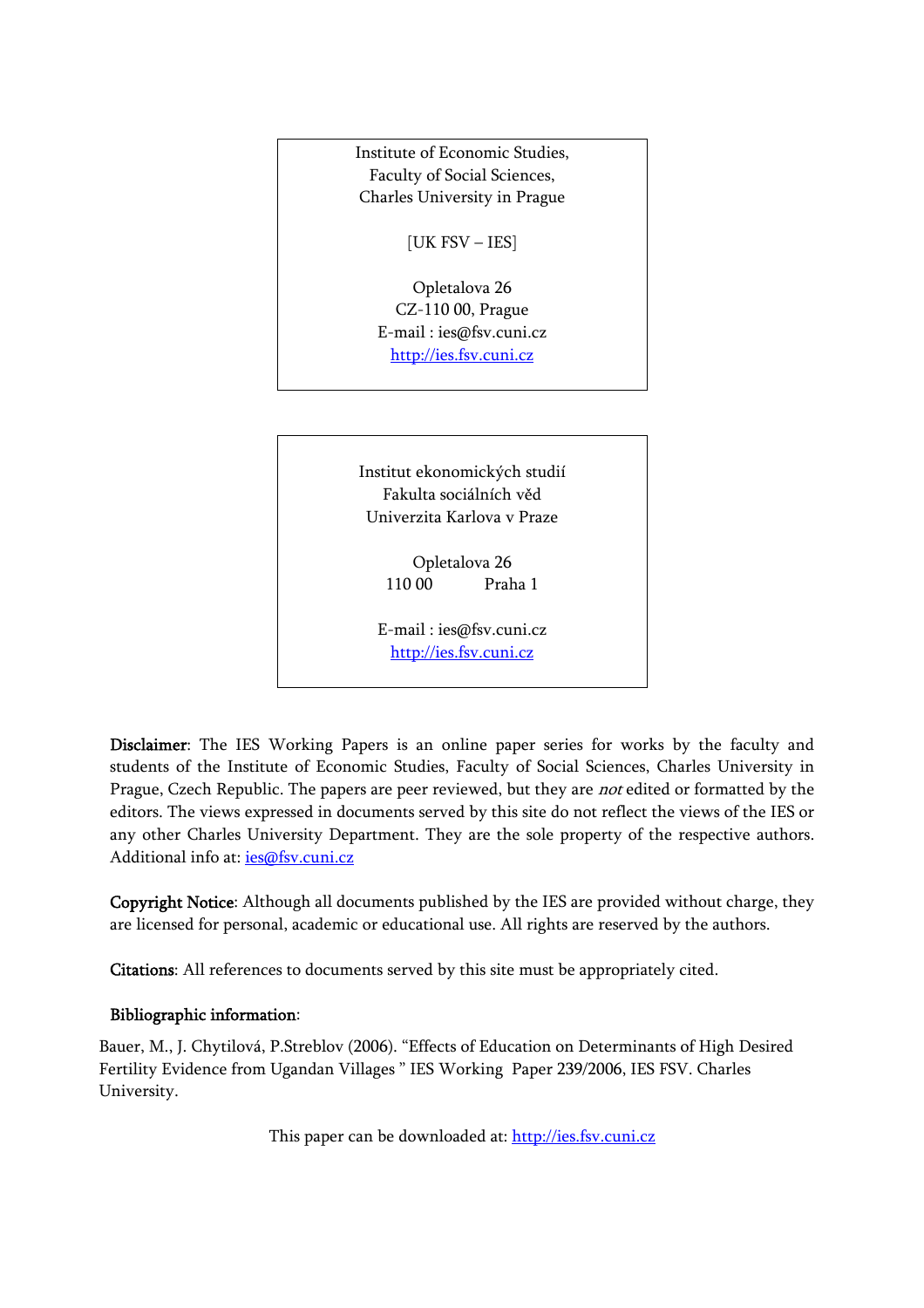# Effects of Education on Determinants of High Desired Fertility: Evidence from Ugandan Villages

Michal Bauer<sup>\*</sup> Julie Chytilová\* Pavel Streblov<sup>\*</sup>

\* IES, Charles University Prague, Emails: michal.bauer@centrum.cz chytilov@seznam.cz streblov@hotmail.com

September 2006

#### Abstract:

High desired fertility is an important factor contributing to the population explosion in sub-Saharan Africa. On a broad sample of 910 respondents from the rural areas of Uganda this paper assesses the impact of health risks, economic contributions from children, traditional community institutions and unequal position of women on desired fertility levels. The paper further scrutinizes how these determinants are affected by education.

The results show that fear of diseases and involvement in traditional clan institutions increase desired number of children. Interestingly, these effects can be remarkably mitigated through education that improves the individual health prevention as well as reduces the influence of clans. Economic incentives for having children seem to be less significant than other factors. In addition, a very significant difference in desired fertility between men and women emerges, nevertheless education leads both to reduction and convergence of their desired fertility levels.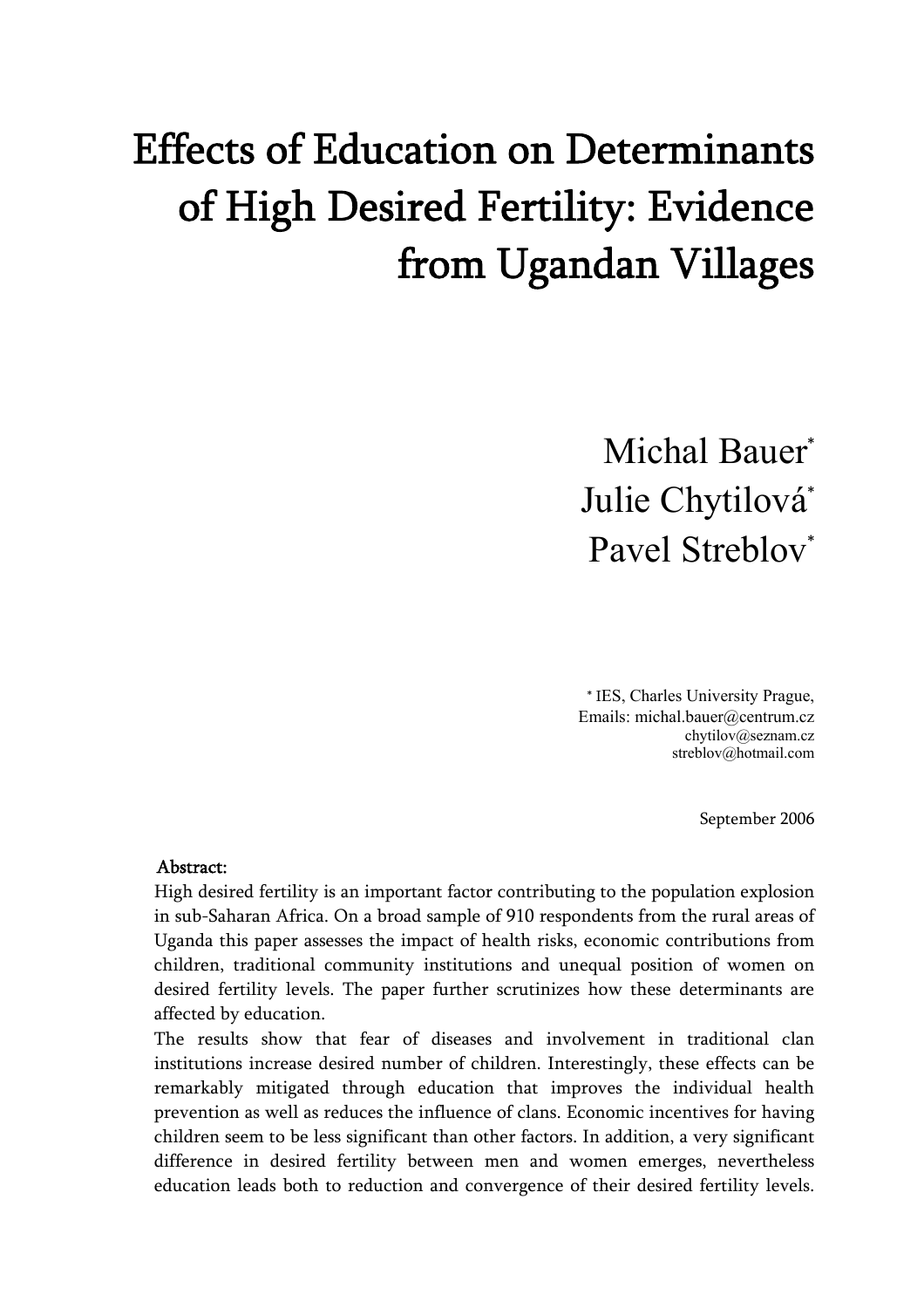All these findings suggest that education stimulates a complex change in fertility preferences and underline the importance of education as efficient tool for reducing rapid population growth.

Keywords: fertility, education, development., demography

JEL: I1, I2, J1

## Acknowledgements:

We are grateful to T. Cahlík, J. Hlaváček, K. Kouba and M. Mejstřík from the Institute of Economic Studies, Charles University and O. Bandiera, M. Ghatak, R. Macchiavello and A. Morjaria from STICERD at LSE for helpful conversations. We would also like to thank the Uganda Czech Development Trust for its assistance with the field research and STICERD for technical assistance and intellectual support at later stages of the research. We gratefully acknowledge the financial support from MSM0021620841 - Bauer and Chytilová - and Mobility Fund of Charles University – Streblov. All errors remain with us.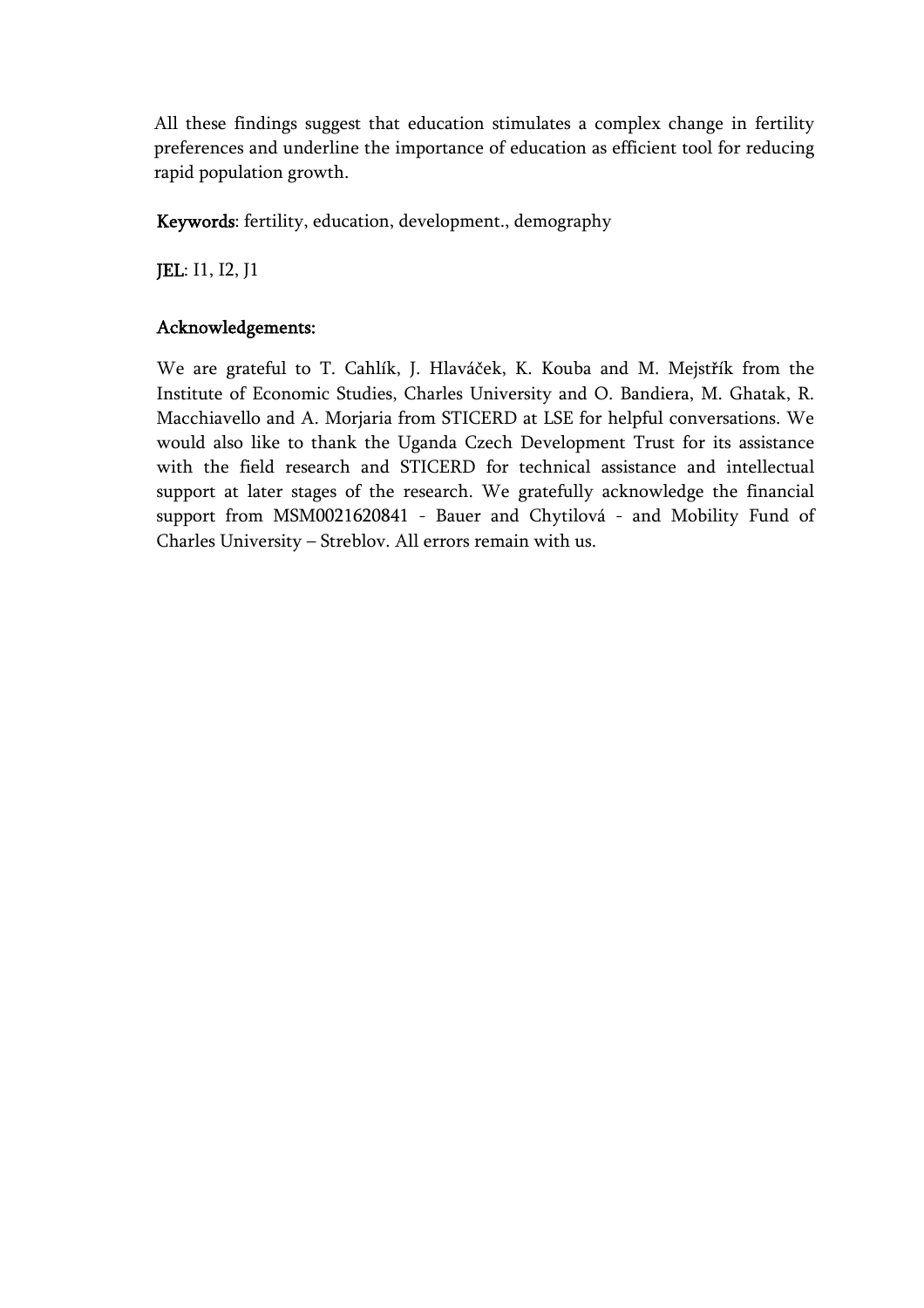#### **INTRODUCTION AND HYPOTHESES**

Average fertility in least developed countries (LDCs) in the last 50 years has declined from more that 6 to slightly less than 3 children per woman. Fertility has declined most quickly in Latin America and Asia from 5.9 to 2.6 and less rapidly in North Africa and Western Asia, from 6.6 to 3.5 children per woman (UNFPA, 2006; Makinwa-Adebusoye, 2001). However, the demographic transition did not happen in sub-Saharan Africa. In the past thirty years, sub-Saharan Africa has become the world's region with fastest population growth. Despite high mortality levels caused by AIDS pandemics, the population more than doubled between 1975 and 2005, rising from 335 to 751 million (UNFPA, 2006). Currently, it is growing at a rate of 2.2% a year (WDI, 2004). Furthermore, sub-Saharan Africa is the world's poorest region and the only developing region which during the period 1980–2000 suffered a decline in per capita income (WDI, 2004). During this period per capita income decreased on average by more than 1 percentage point annually.

During the previous decades heated discussion on what makes the fertility to decline and its link to economic growth has taken place. Originally, the experience of increasing living standards accompanied by the decreasing birth rates in developed and successfully developing Asian and Latin American countries contributed to the understanding of economic development as the best contraceptive.When summarizing the major conclusions of the World Population Conference held in 1974 in Bucharest Finkle and Crane (1975) write: *"the basis for an effective solution of population problem is, above all, socio-economic transformation."* This was taken to mean that economic growth would lead to change in rationale for having children and slow down population growth. Nevertheless, the challenge remains for those countries that are stuck in a situation of no growth accompanied by high fertility levels - sub-Saharan Africa being the prime example. When empirically analyzing the causes of high fertility rates this paper builds on theoretical advances of desired fertility approach (Easterlin, [1](#page-4-0)975<sup>1</sup>; Becker, 1991; Pritchett,

<span id="page-4-0"></span> $\frac{1}{1}$  $^1$  According to Easterlin, at early stages of socio-economic development there is high demand for children and therefore there is no desire to limit fertility.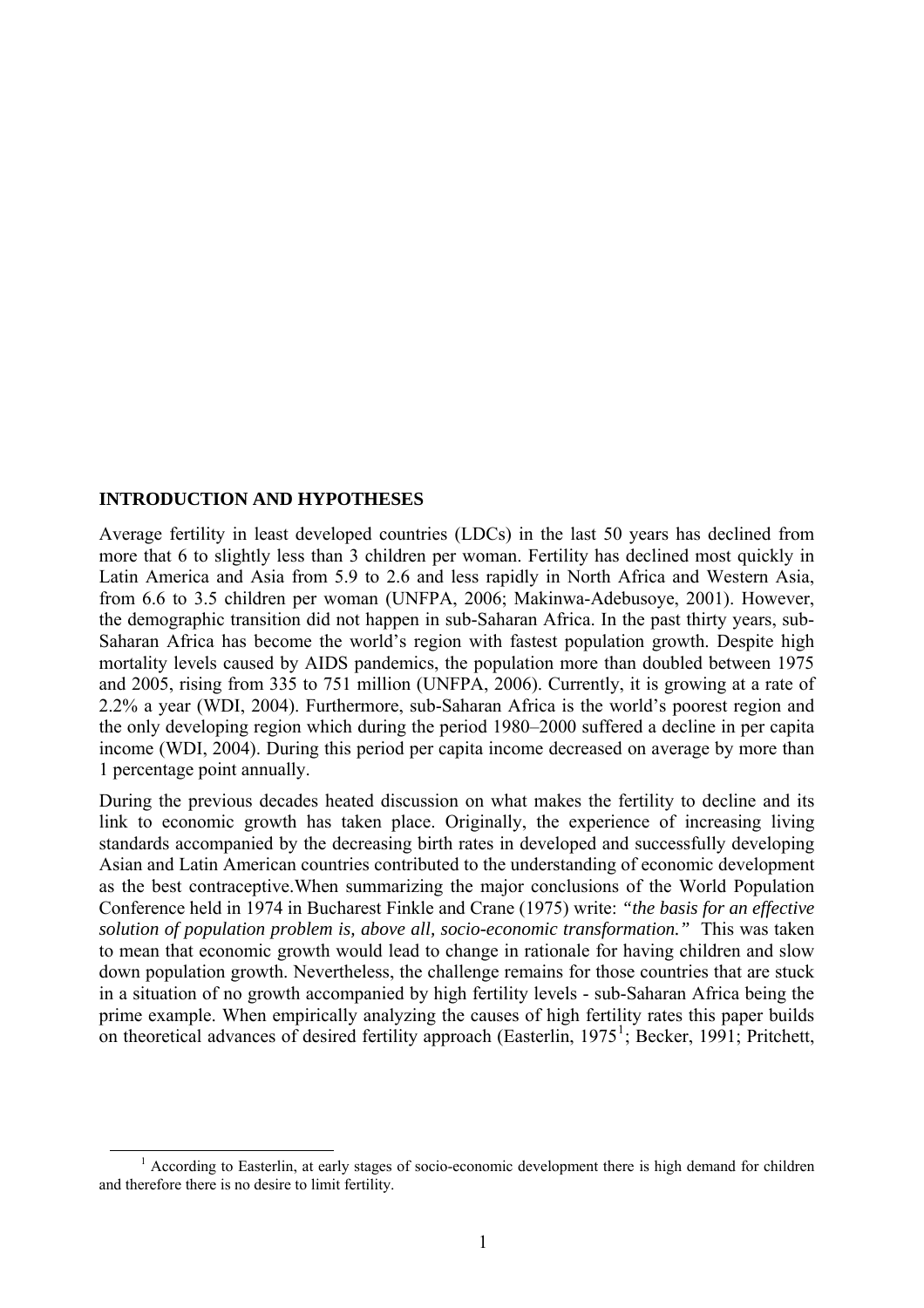1994), which emphasizes the importance of demand for children and suggests that high fertility is predominantly a result of people's choices. $<sup>2</sup>$  $<sup>2</sup>$  $<sup>2</sup>$ </sup>

However, in relevant literature there is no consensus on the relative importance of particular determinants behind high desired fertility and as Pritchett (1994:3) puts it "*the key question is to what extent fertility desires are determined by economic influences and to what extent by social and cultural forces*." This is also the key question for the design of efficient policies, which would enable sub-Saharan Africa to get out of poverty. A growing body of development researchers and institutions (e.g. World Bank, 2005) has emphasized the importance of education as a factor that affects desired fertility. But still, the specific pathways through which education influences these determinants are ambiguous in the existing research (see e.g. Dreze and Murthi, 1999 or Axinn and Barber, 2001). It is the aim of this paper to contribute to this ongoing discussion by assessing the impact of key factors on the determination of individual desired fertility and to scrutinize how these factors are affected by education. The analysis will be based on the set of micro-level data collected from 910 participants of a questionnaire survey, which we have undertaken in rural areas of Uganda.

The most frequently considered forces behind high desired fertility in sub-Saharan Africa are the following. Children in rural areas may be regarded by parents as a net economic asset by providing household labor (Ntozi and Kabera, 1991). Moreover, great majority of adults in sub-Saharan Africa, particularly in rural areas, are not covered by any social security system and rely on their children for economic support in old age and in time of need (Gille, 1985; Merrick, 2002). Children in poor health environment are more likely than other children to die. As a consequence parents have large numbers of children to compensate this risk in actuarial sense (Gille, 1985; Sachs, 2004). Another group of determinants influencing desired fertility are cultural factors. Caldwell and Cadwell (1987) and Makinwa-Adebusoye (2001) emphasize traditional community institutions that favor childbearing. These remain highly influential in many developing countries bringing more prestige to those with more children. High fertility is associated with the right life, divine approval and approbation by both living and dead ancestors. The unequal position of women also plays a role. Mason and Taj (1987) discuss the impact of traditional patriarchal family systems. While men are primer decision-makers about number of children, day-to-day care is mostly the responsibility of their mother. This effect may be further reinforced by low opportunity costs of women (Becker, 1991).

The statistic and econometric research in this field of interest is usually based on datasets from World Fertility Surveys (WFS) or Demographic and Health Surveys (DHS), which do not allow to asses the relevance of above-mentioned determinants perceived by individuals. Some empirical studies at micro-level in sub-Saharan Africa and Uganda aimed to solve this drawback, however, majority of them does not focus directly on the determinants of desired fertility but rather on the use of contraceptives and its effect on fertility rates (Ntozi and Kabera, 1991; Kirk and Pillet, 1998).

Several specific effects of education through which it can influence desired fertility were identified. Firstly, besides changing attitudes or values it contributes to the reduction of economic utility of children. Education raises opportunity costs of parents' time and opens up greater opportunities for them in comparison to investment in children as a productive asset (Weinberger, 1987; Becker, 1991). Secondly, education may reduce infant and child mortality. Parents can therefore afford to plan fewer births in order to achieve a desired family size (Schultz, 1994; Martín, 1995). Thirdly, the position of women improves with higher education,

<span id="page-5-0"></span> $\frac{1}{2}$ <sup>2</sup> For the alternative perspective that emphasize the supply side and argues that the problem lies in the lack of contraceptives in developing countries see e.g. Robey, Rutstein and Morris (1993) or Westoff and Bankole  $(2000)$ .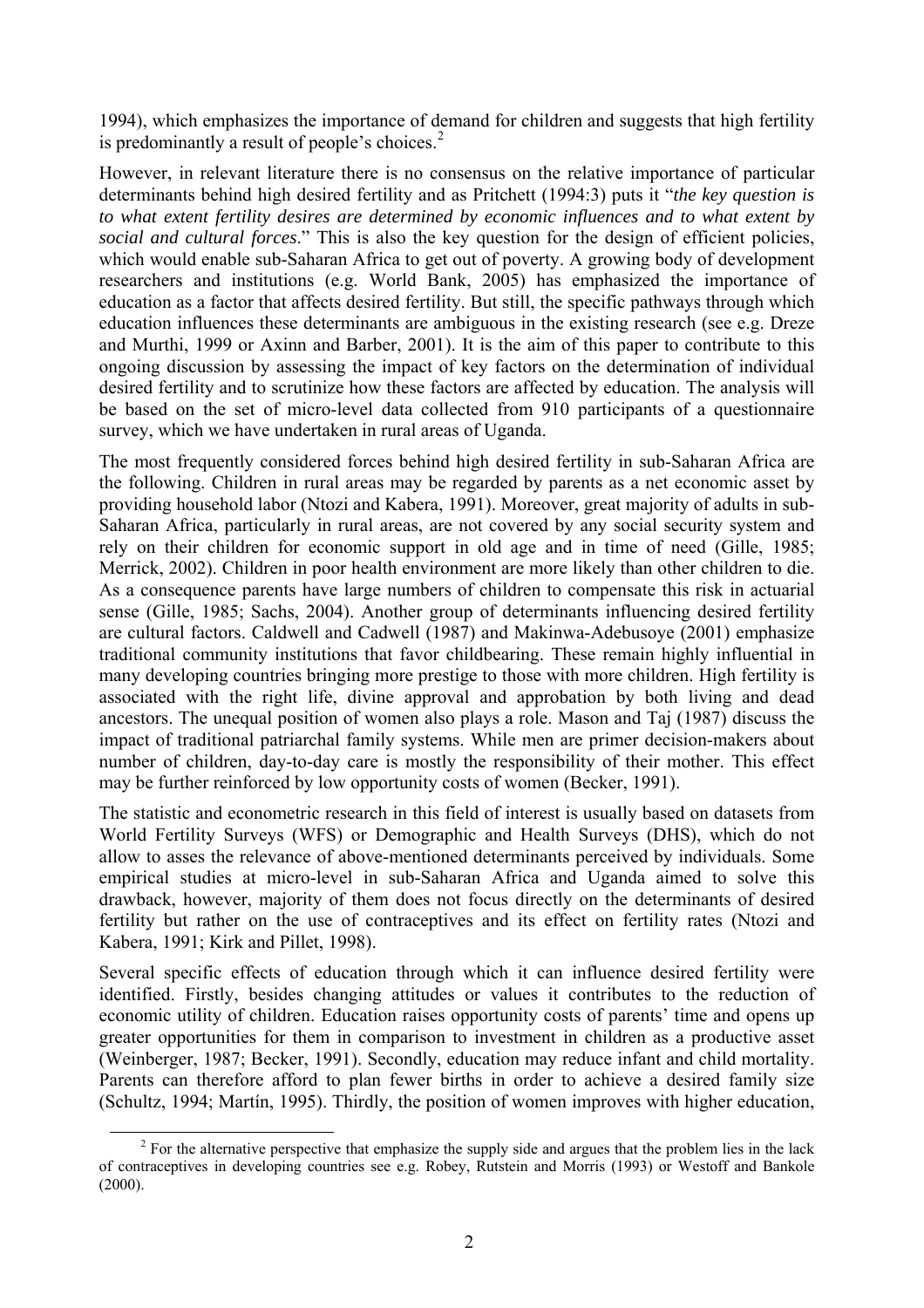which could alter the decision-making process of the family on the number of children (Pritchett, 1994). Finally, educated people may be more receptive to modern social norms and the effect of traditional approaches might be mitigated (Caldwell, 1980). Weinberger (1987), Martín (1995) and Kravdal (2002) used macro-level correlation between average education level and fertility rate to support the relationship. Kirk and Pillet (1998) made similar analysis focusing on sub-Saharan African countries.

This paper will test the relevance of above-mentioned determinants and the effects of education on individual level. The hypotheses are the following:

- Health risks increase the desired number of children.
- Economic contributions from children to parents increase desired number of children.
- Traditional Ugandan community institutions contribute to higher desired number of children.
- The desired number of children differs for men and women.
- Higher level of education enhances prevention and reduces the risk of diseases perceived by respondents.
- Higher level of education decreases the importance of children's economic contributions in fertility considerations.
- The influence of traditional community institutions (e.g. clans) decreases with the level of education.
- The position of woman within Ugandan family strengthens with the level of education she has.

## **SAMPLE, RESEARCH DESIGN AND MAJOR VARIABLES**

The questionnaire survey was conducted in ten villages in rural area of Mukono district (southern part of Uganda) under the auspices of the Institute of Economic Studies, Charles University in Prague and the Uganda Czech Development Trust. A total of 910 respondents participated in the study and all the questionnaires were filled in November 2005. The villages and respondents were selected so as to have representative sample with the indication of level of education, age, sex, marital status and structure of economic activities. With regard to the fact that 85% of Ugandan inhabitants live in rural areas with similar characteristics, this sample can be considered as representative also for the whole Uganda. Most of the respondents are farmers and others are students, housewives, drivers, teachers, shopkeepers, etc. Distribution of the respondents in particular villages was following: Kikube 105, Busagazi 42, Kateete 143, Buikwe 160, Nakifuma 47, Bweyogerere 95, Kasolo 89, Kygaya 58, Lugasa 122 and Kirugu 49.The questionnaires were bilingual – in English and Luganda – allowing us to approach also less educated people, who speak only Luganda.

Each respondent was asked to specify his/her desired number of children and factors which are of utmost importance for his/her decision-making about number of children. The selected factors broadly cited in the desired fertility literature were "translated" into the language understandable for all respondents in the following way. "Help of children now and their support when parents are old" was used as a proxy of economic incentives behind high fertility. "Fear from the child's fatal diseases" was used as a proxy of high child mortality argument. The opportunity to "expand the size of respondent's clan" approximates the cultural factors.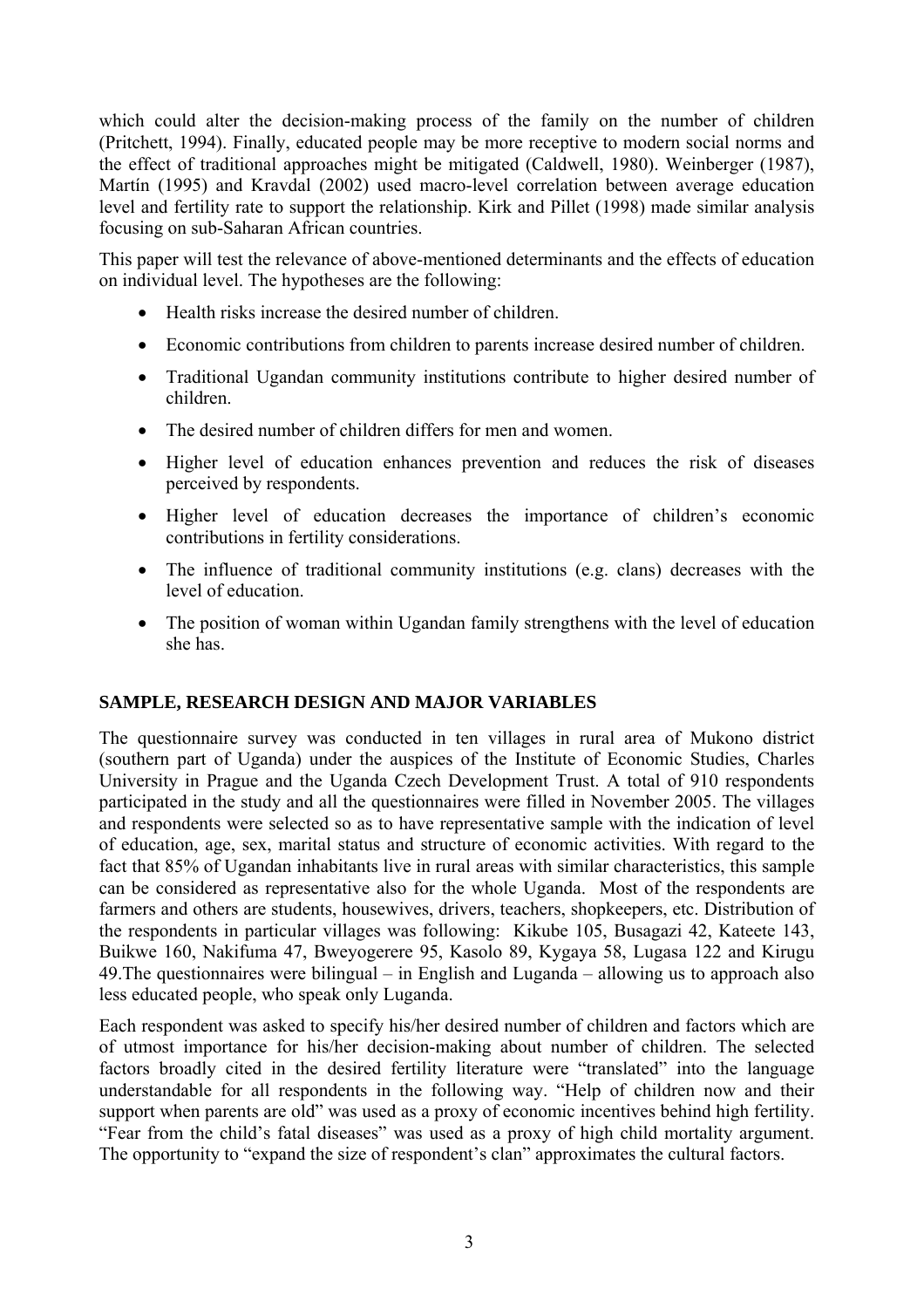Besides the analysis of factors affecting decision-making about number of children, we have analyzed the impact of more general characteristics such as age, education level and sex. The sample was divided into five education levels: lower primary school (P1-P4), higher primary school (P5-P7), lower secondary school (S1-S2), higher secondary school (S3-S6) and above secondary school (diploma, bachelor degree or other university education). The average age of respondents is 26 years. The Table 1 summarizes the frequencies of different groups in the sample.

|                                      | Total | <b>Sex</b> |       | Age group |       |       |       |           |
|--------------------------------------|-------|------------|-------|-----------|-------|-------|-------|-----------|
|                                      |       | Man        | Woman | $15-18$   | 19-23 | 24-28 | 29-34 | $35 - 70$ |
| Frequency                            |       |            |       |           |       |       |       |           |
| N                                    | 910   | 496        | 414   | 280       | 188   | 150   | 105   | 181       |
| Fraction in sample                   | 100%  | 55%        | 45%   | 31%       | 21%   | 17%   | 12%   | 20%       |
| Desired number of children (mean)    | 6.0   | 7.1        | 4.8   | 5.4       | 5.5   | 5.4   | 5.4   | 8.4       |
| Education                            |       |            |       |           |       |       |       |           |
| Fraction who completed P4            | 92%   | 94%        | 91%   | 96%       | 96%   | 94%   | 90%   | 82%       |
| Fraction who completed P7            | 69%   | 74%        | 64%   | 79%       | 79%   | 71%   | 65%   | 46%       |
| Fraction who completed S2            | 48%   | 51%        | 45%   | 36%       | 69%   | 63%   | 53%   | 31%       |
| Fraction who completed S6            | $7\%$ | 8%         | 6%    | $0\%$     | 3%    | 18%   | 23%   | $4\%$     |
| Age (mean)                           | 26    | 27         | 26    | 16        | 21    | 26    | 31    | 44        |
| Family and society embeddedness      |       |            |       |           |       |       |       |           |
| Single                               | 510   | 287        | 223   | 266       | 150   | 62    | 11    | 15        |
| Married or divorced                  | 400   | 209        | 191   | 14        | 38    | 88    | 94    | 166       |
| Respondents with strong clan linkage | 177   | 132        | 45    | 47        | 33    | 23    | 14    | 59        |

*Table 1: Descriptive statistics: total, by sex and age group* 

Advantages and disadvantages of this type of experimental studies noted in the literature apply to this study as well (for details see for example Benzion and Yagil, 2001). Nonetheless, the questions were examined carefully so that the risks connected to e.g. misunderstanding of particular questions from the side of respondents were limited in the highest possible extent. There were three rounds of pre-testing with 10 representatives of the expected sample, based on which the questionnaires were adjusted. In cooperation with Uganda Czech Development Trust thirty local instructors well-respected in the community were trained. The instructors not only facilitated distribution and retribution of the questionnaires but approached the respondents individually and due to their social status openness and serious approach of the respondents were ensured. Therefore, we believe that respondents were positively motivated to complete the questionnaire with necessary care and diligence even without being offered monetary incentives, which some authors claim, do not necessarily improve performance (Gneezy and Rustichini, 2000).

#### **STATISTICAL RESULTS**

#### **Health risks**

Uganda belongs among the countries with highest fertility rates in the world. Actual fertility rate in Uganda is 6.1 per woman (WDI, 2004). The mean desired fertility in our sample is equal to 6.0. It is not the primer focus of the paper to analyze the difference between actual and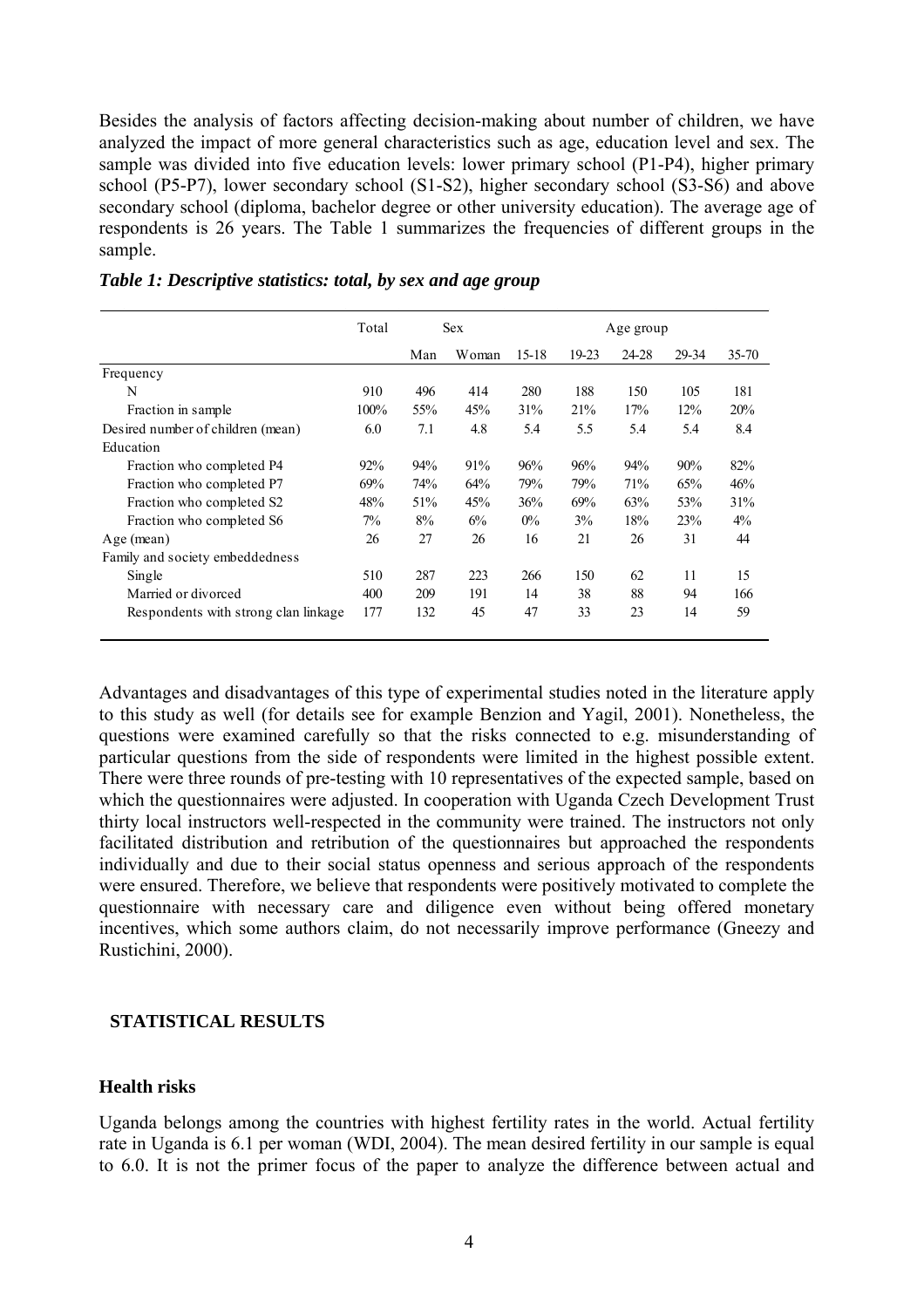desired fertility levels, but this comparison indicates that actual number of children largely reflects the people's desires.

In Uganda mortality of children under 5 years reaches 14%. In sub-Saharan Africa in total the average is 17%, whereas in OECD countries it is 0.6% (WDI, 2004). Responses from our sample indicate that fear from child mortality contributes to higher desired fertility levels. Respondents for whom the fear of diseases was of utmost importance want to have on average 9.8 children, whereas the mean for the people without such strong fear from diseases is 5.4. According to ANOVA test of mean stability the difference is significant on 1% level.

Chart 1 suggests two interesting outcomes. Firstly, education decreases the desired fertility for both groups. Secondly, perception of poor health environment and higher child mortality increases desired fertility for all education levels. However, the difference in desired fertility between the groups tends to diminish with the education level. The effect of education is further reinforced by the change in proportion of respondents fearing the diseases, which diminishes by 15 percentage points on secondary school.

*Chart 1: Number of desired children, fear of diseases and education levels\** 



\* The charts depict average values for particular groups and 95% confidence intervals.

These outcomes can be attributed to the link between education and attitude to health prevention. There is considerable evidence surveyed and contributed to by Mirowsky and Ross (1998) that suggests that changes in high mortality risks are symptomatic for higher levels of education which encourage the adoption of healthy lifestyle. Malaria is responsible for a huge share of early mortality and risk of infection by this disease is very closely knit with individual prevention, especially with the usage of mosquito nets (Gyapong et al, 1996 or Choi et al., 1995). To examine the link between education and health prevention Ugandan respondents were asked, if they use mosquito net. The results indicate that the share of people who use mosquito net increases for each level of education. Only 25% of respondents with lower primary school use it in contrast to 67% of those with finished secondary school. This finding goes in line with the empirical study of Nuwaha (2001) on mosquito net usage, which was also undertaken in Uganda. Education of parents can be therefore perceived as a factor that limits risk of child being infected by malaria. Consequently, more educated parents do not need to insure so much against high child mortality in the form of additional children.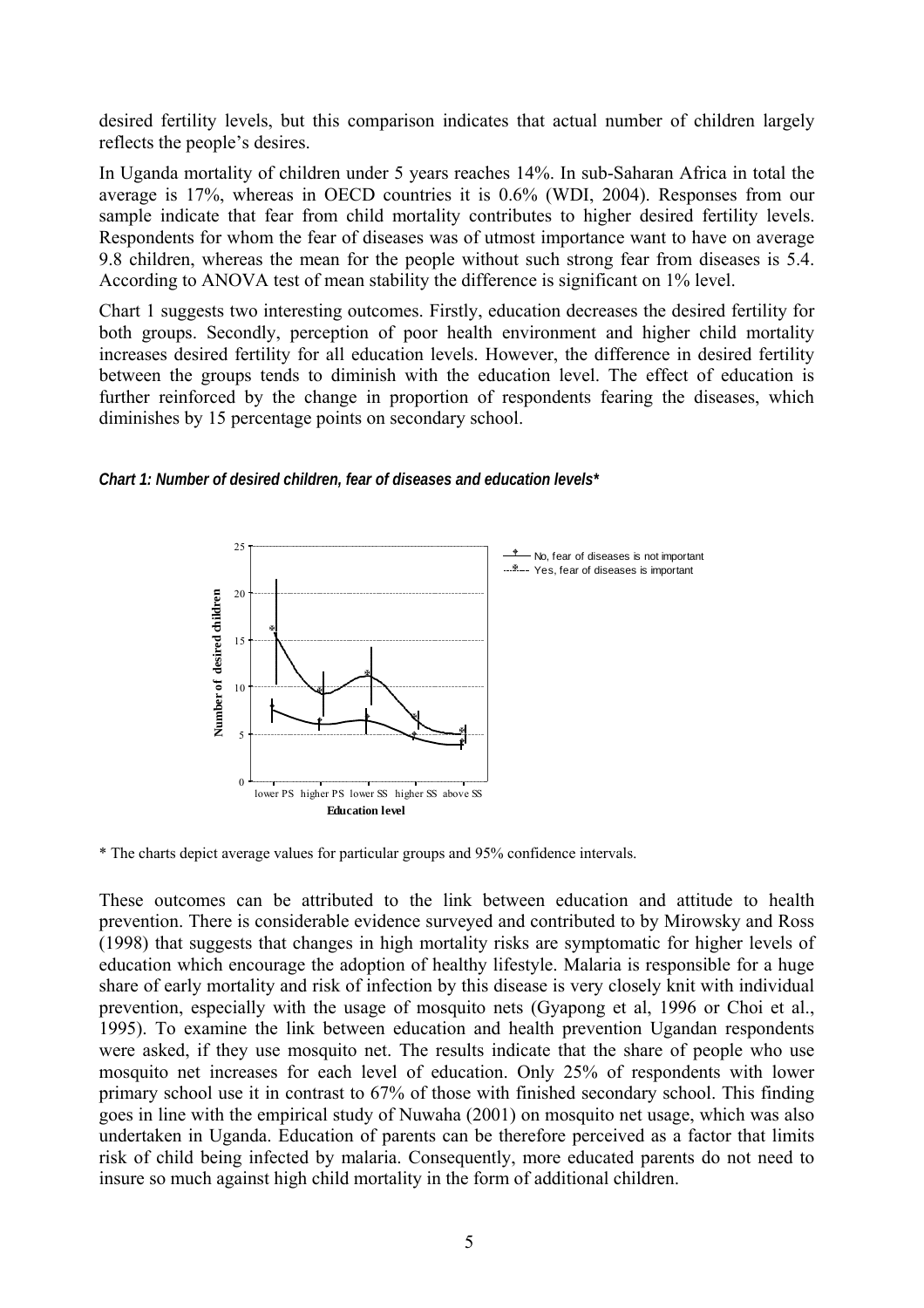## *Economic contributions from children*

In rural areas as Mukono region, where most of the income has origin in subsistence farming, children might be perceived as a source of labor. Additionally, as in most other sub-Saharan countries the social security system is almost absent in Uganda (Reinikka and Collier, 2001) and people do not have guaranteed any social minimum as in developed countries. For many Ugandans children are their only security for the time of old age or bad health. The respondents' answers from our sample do not provide clear picture on the relevance of economic contributions from children on higher desired fertility. On one hand big share of respondents (59%) claimed that support of children is an important factor in their fertility decision-making. On the other hand, there are no significant differences in means of desired fertility between the group that highly appreciates children's economic support (6.5 children) and the group that considers this factor as unimportant (5.4 children). On 5% level we cannot refuse the hypothesis that means are the same for both groups (ANOVA test).

The possibility of child's economic support to parents does not make a big difference in desired fertility for any education level (Chart 2). This finding contrasts with the argument of Weinberger (1987) or Kravdal (2002) who claim that education significantly reduces the economic utility of children and consequently pushes down the desired number of children. Our data suggest rather weak link between education and desired fertility through the changing perception of child as an economic asset.

*Chart 2: Number of desired children, importance of economic support and education levels* 



#### **Traditional community institutions**

According to Makinwa-Adebusoye (2001:6) in African clan-based rural societies there is a need to ensure that fertility level is well above mortality level and the clan thus won't disappear*. "Considerable expansion of membership enhances the power and prestige of the clan and reduces the likelihood of extinction through death."* Therefore there is a pressure from clan leaders towards clan members to personally contribute to growth of the clan population through higher number of children. The social status of especially men in traditional Ugandan society is thus closely tied with the number children they have.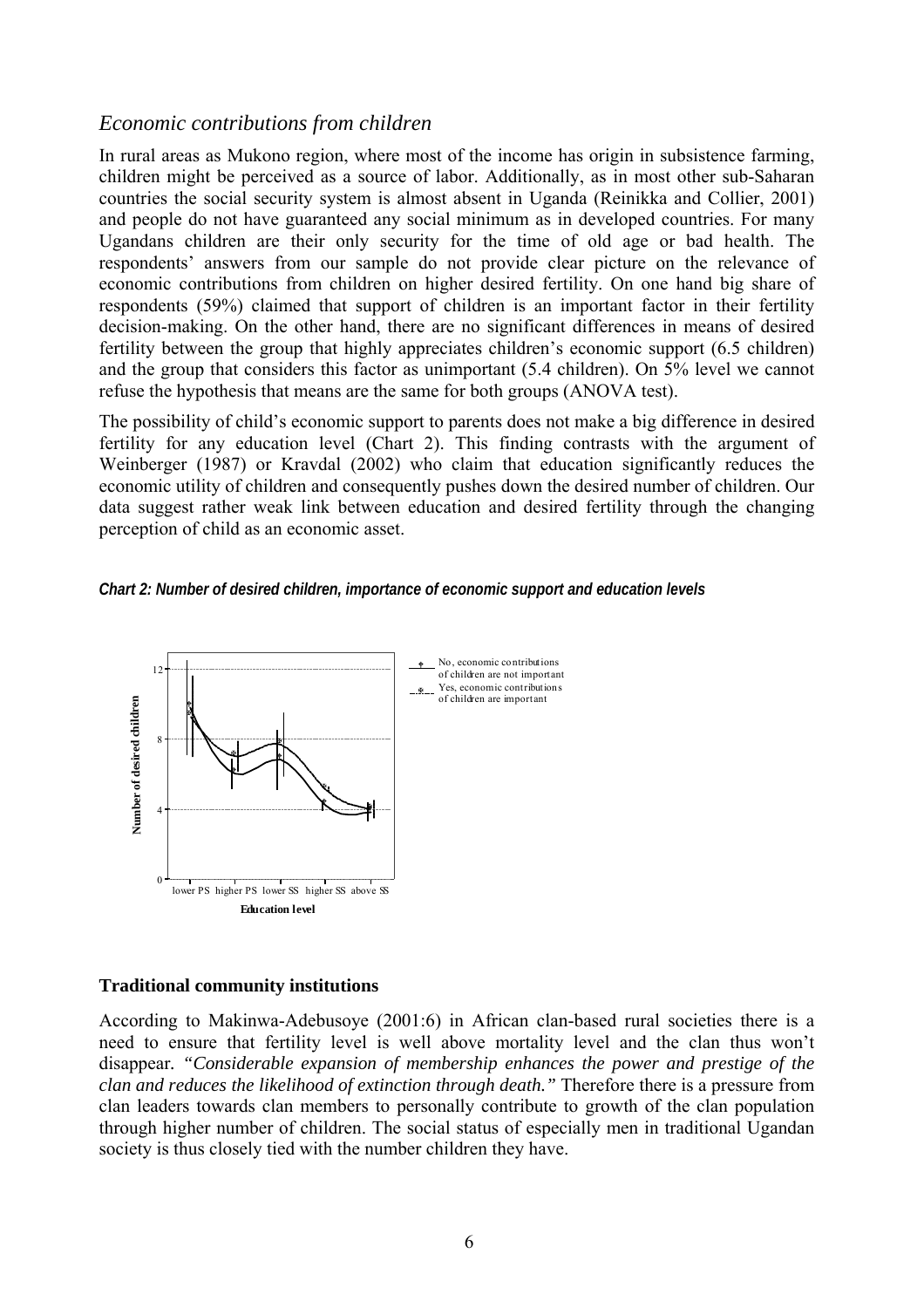The data confirm that being embedded within the informal institutions of clan very strongly enhances the number of desired children. The people with strong clan linkage desire to have on average 10.5 children, whereas the people with weak clan linkage desire to have only 4.9 children (ANOVA significant on 1% level). Clan linkage increases the desired fertility also for each education level (see Chart 3). Though, the difference between the groups with strong and weak clan linkage is not stable. The desired fertility of respondents with weak clan linkage steadily decreases with education. Interestingly, the people with strong clan linkage want to have more than 8 children until the first half of secondary school. Their fertility preferences tend to change very rapidly at the second half of secondary school, where the number of children decreases to 5. The people with strong clan linkage seem to resist the effect of education until higher level of secondary education.

#### *Chart 3: Number of desired children, importance of clan and education levels*



Furthermore, the highest proportion of people with strong clan loyalty has finished less than first half of primary school. This proportion is even higher in the case of uneducated men (69%, Chart 4) as the traditional system of clans is predominantly masculine. Education very rapidly decreases the influence of the clan through reducing the proportion of people with strong clan linkage. The proportion of men with strong clan linkage decreases by 40 percentage points during higher primary school.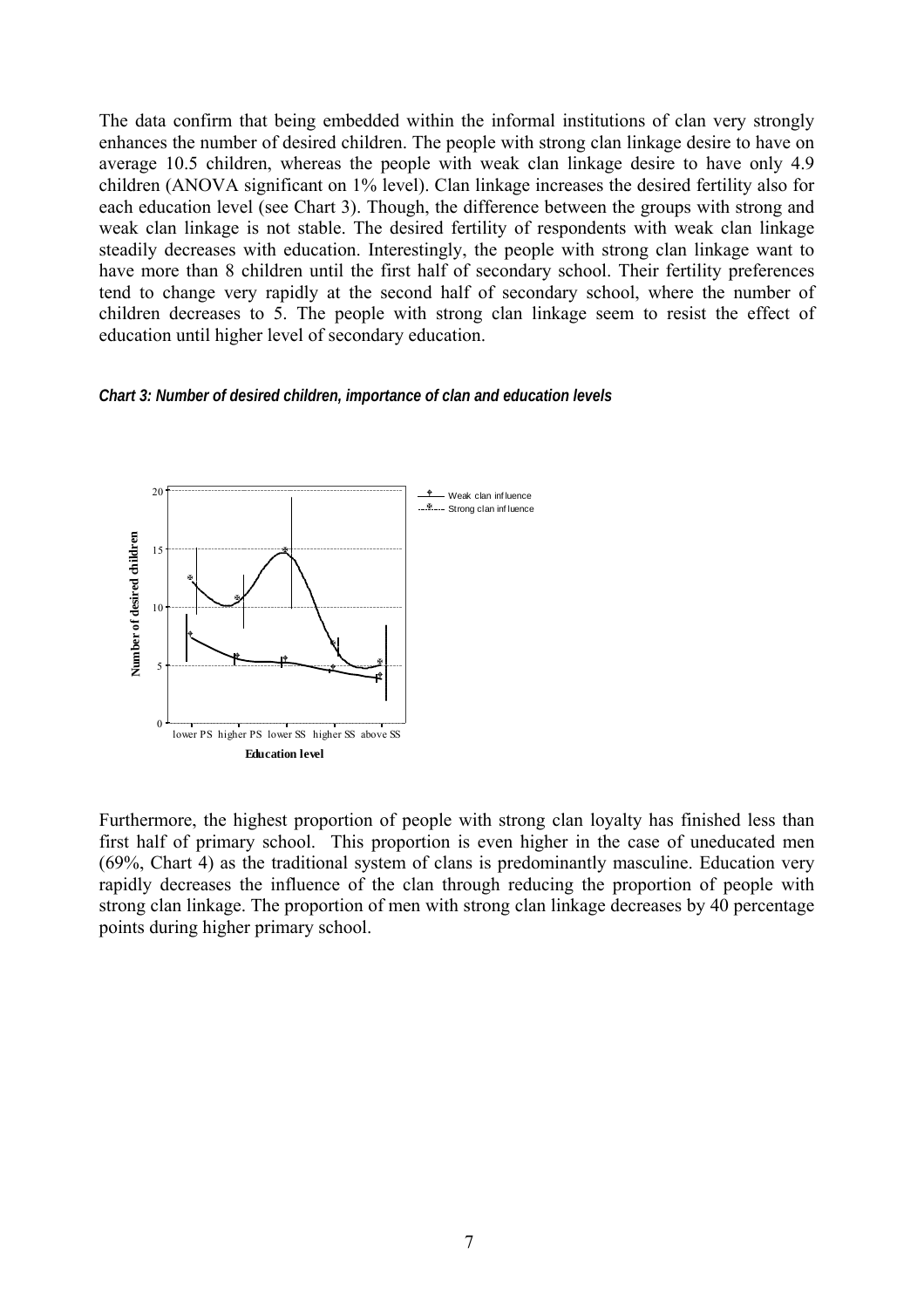#### *Chart 4: Proportion of people with strong clan linkage and education levels*



To the knowledge of authors the existing fertility studies do not offer any quantitative support for the link between desired fertility and traditional community structures. Our data suggest strong positive relationship between the clan loyalty and desired fertility and show that education has a capacity to eliminate the influence of the clan on fertility decisions.

## *Sex and unequal position of women*

The literature on differences in desired fertility between men and women in developing countries is ambiguous. Bankole and Singh (1998) show on DHS data collected in developing countries between 1990-1996 that both men and women want to have large families and that husbands want more children than their wives. This is because women are those who take full care of children in traditional societies and thus want less of them. In their surveying article Mason and Taj (1987) analyze a variety of channels for women's desired fertility to be either lower or higher than men's desired fertility. Higher desired fertility of women under patriarchal system may arise due to their effort to insure against the risk of divorce.

Our research results support the view that women want to have less children than men. Men want to have on average 7.0 children, whereas women only 4.8. The difference is significant on 1% level (ANOVA test).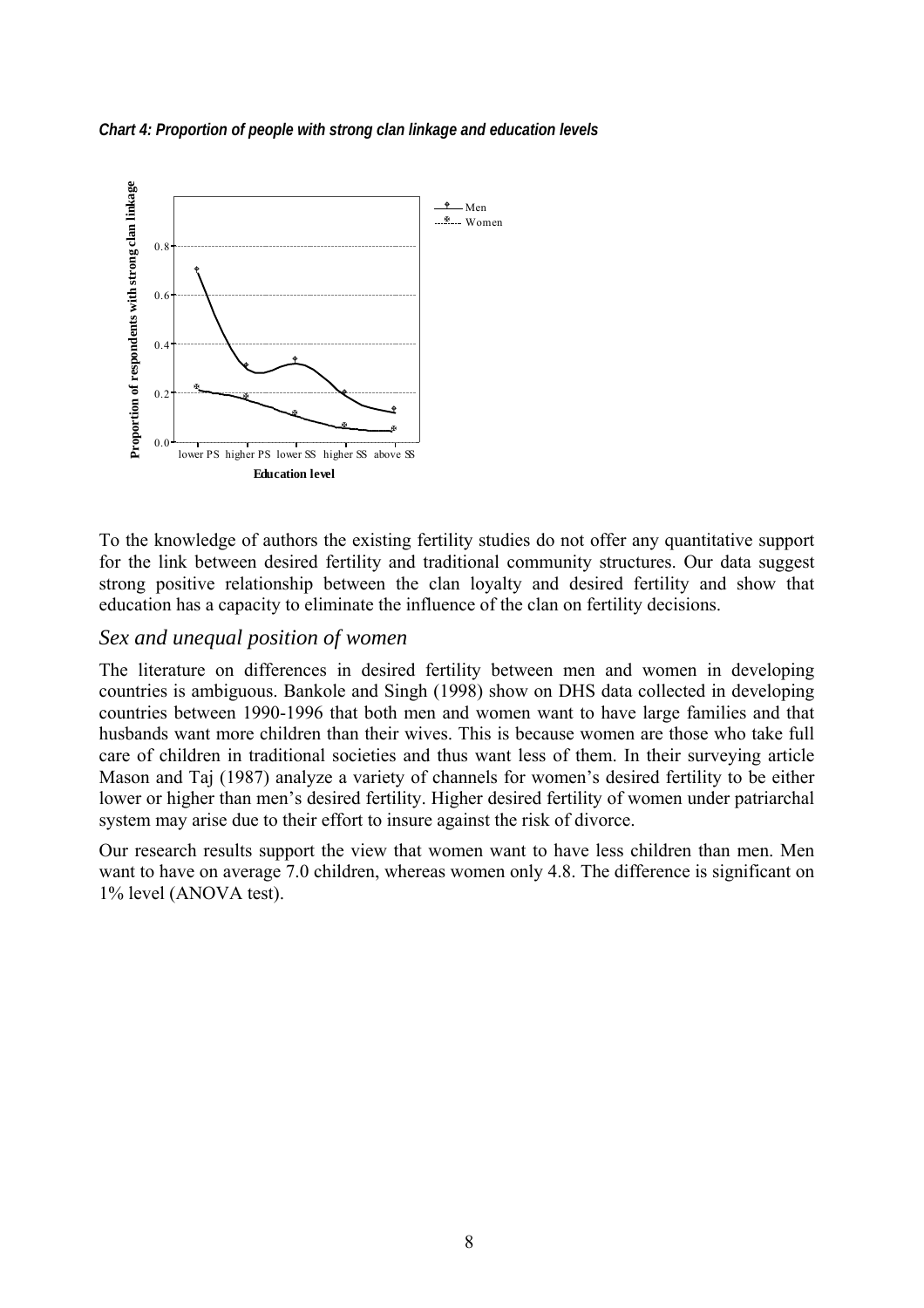

Several authors show an overall pattern of decreasing women's desired fertility with increasing education. Martín (1995) in her study based on DHS provides the indicator of mean ideal family size according to women's education for 26 developing countries, including 10 sub-Saharan countries. For Uganda, the results suggest that women with no education want to have on average 7.2 children, and this number is decreasing with education to 5.1 for the most educated women. Similarly, Kirk and Pillet (1998:12) show that in the group of sub-Saharan countries with the highest fertility rates, which includes Uganda, desired fertility falls down from 6.2 for women with no education to 4.0 for women with secondary education. Our data (lower line in Chart 5) are in compliance with these observations. Women's desired fertility decreases for all levels of education - from the average of 6.8 for women having finished less than first half of primary school to 4.2 for those with higher secondary school education.

The relevant studies do not systematically account for possible differences between desired fertility of men and women. The focus is on women's desired fertility, for example WFS relied almost exclusively on the reports of women. As mentioned earlier due to a number of sociocultural factors women are very often voiceless and powerless in matters affecting their reproduction and men are dominant decision-makers on fertility in many African countries (Makinwa-Adebusoye's, 2001).

The upper line in Chart 5 depicts the desired number of children for men across education levels. It shows that education changes the fertility preferences of men more considerably than of women. Uneducated men want to have more than 12 children, whereas men with higher secondary school education want to have only 5.1 children. These data outcomes together with the strong position of man in Ugandan society highlight the provision of education to men as critical measure to reduction of high fertility rate.

On the other hand the position of woman within the family alters with the level of education she has. Women in our sample were asked to what extent polygamy of their husbands is or is not acceptable for them. Chart 6 shows the results. Polygamy is remarkably less acceptable for educated women in comparison with women almost without any education. Unacceptability of polygamy increases from 10% to almost 50%.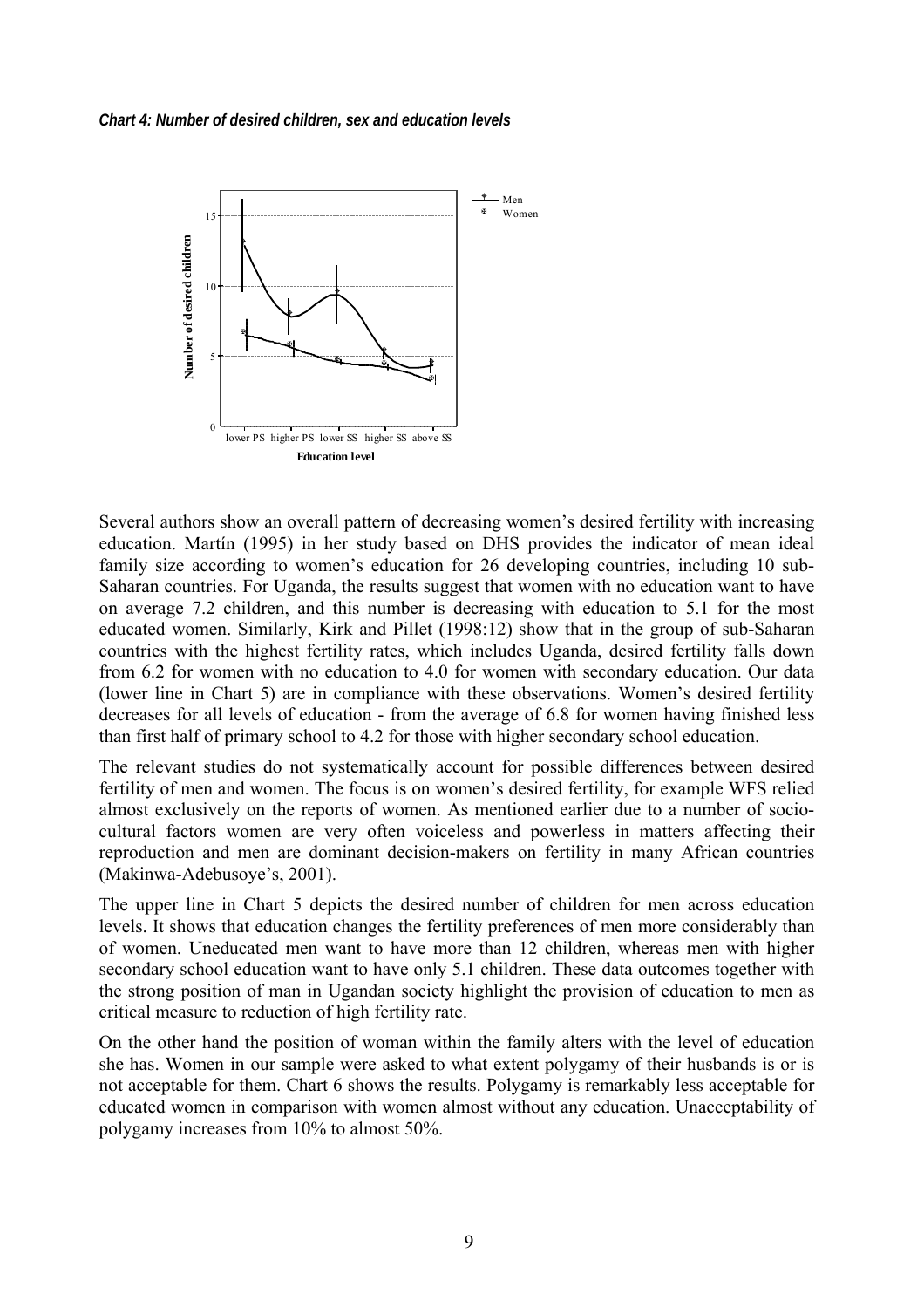

The data suggest three interesting findings resulting from sex differences. Firstly, men want to have more children than women. Secondly, education has stronger impact on man's fertility choices rather than on woman's, which is especially important in the context of patriarchal society in Uganda. Thirdly, education strengthens the position of woman within the family, which may reinforce the effect of education on lower desired fertility.

#### **Total effect of education**

Results from Ugandan survey strongly accord with the view that education has a significant negative impact on desired fertility.<sup>[3](#page-13-0)</sup> The relationship between these two variables is depicted in Chart 7. We can observe a rapid decline in desired fertility at the lower primary school; further significant decline appears at secondary school. Average desired number of children decreases from 9.5 to 6.5 at primary school and further to 4.1 at secondary school.

<span id="page-13-0"></span> $\frac{1}{3}$ <sup>3</sup> Number of empirical studies warns against overestimating the effects of education on outcomes of interest when one relies solely on correlation between the two variables. This may arise due to the omission of unobserved abilities correlated with education (in the context of fertility see Breierova and Duflo, 2002). To address the omitted variable bias the level of education is usually instrumented by the exogenous accessibility of education measured by number of schools in respondent's region. We have found negative correlation between number of schools and desired number of children, which is significant on 1% level. This outcome supports the existence of causality that runs from education to fertility.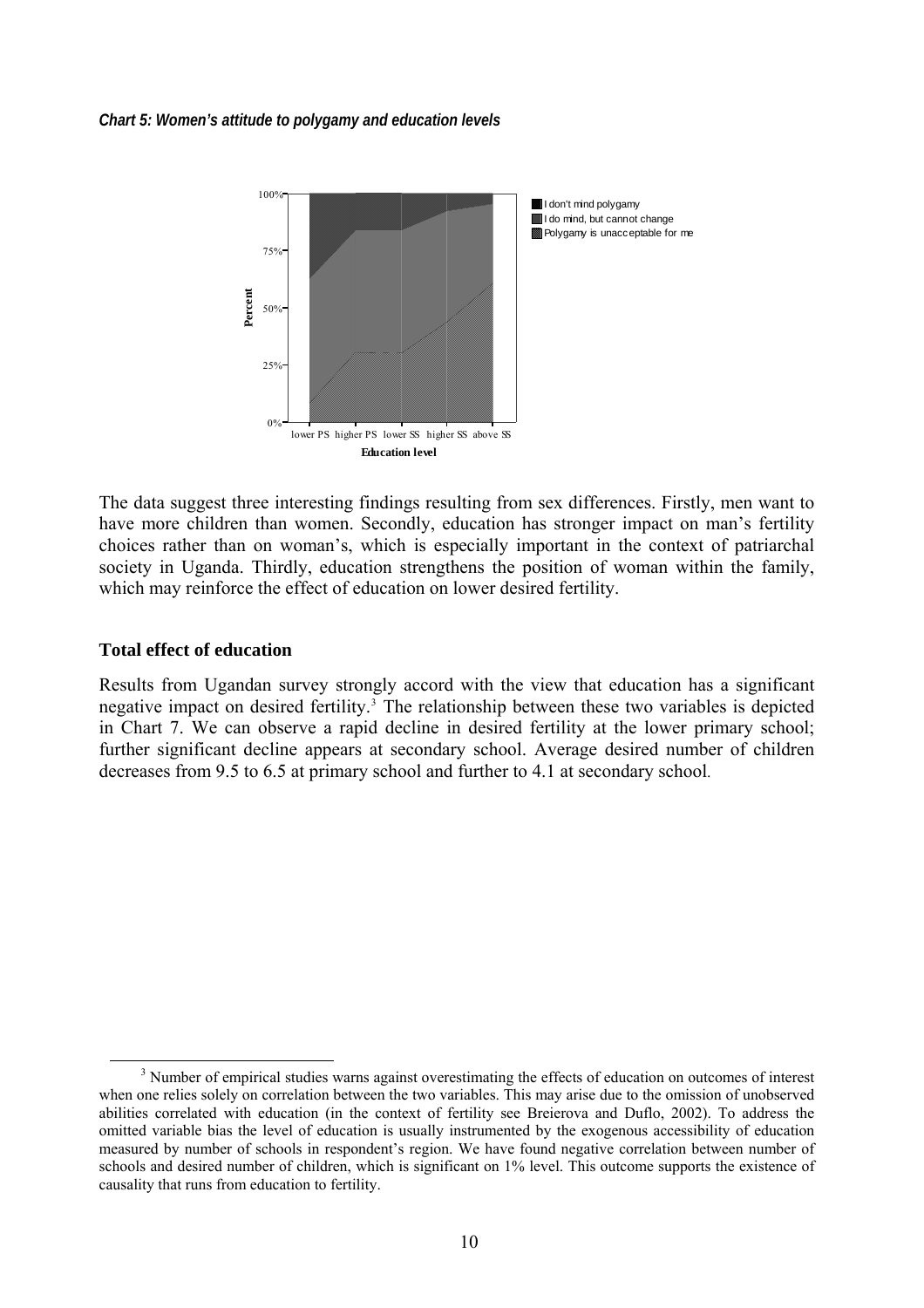*Chart 7: Number of desired children and education levels* 



The inverse relationship between desired fertility and education is well established. Less clear is the magnitude and pathways through which education influences desired fertility. As mentioned above according to Martín (1995) and Kirk and Pillet (1998), uneducated Ugandans want to have on average two more children than the most educated ones. We have observed stronger impact of education – the difference of five children. However if we used data for women only as the referenced studies did, similar results would be obtained. Since the role of men in decision-making process on the number of children is strong, it is important to take into account also their desired fertility when measuring the magnitude of education effect.

The types of observed effects of education are summarized in Table 5. Firstly, education decreases the fear of diseases due to improvement in prevention and thus the parents do not tend to desire additional children as an insurance against child's death. Secondly, the economic influences are lower for more educated parents as they rely more on themselves when they are old or in the time of need. However, this effect emerged as less significant when compared to other factors. Thirdly, the influence of traditional community institutions that favor childbearing is moderated by higher education. Finally the unequal position of women improves with higher education, which can be shown on women's attitude to polygamy. As a consequence of better position in the household, woman's preferences about the number of children, which are in general lower than those of men, may be more respected. Education thus mitigates the importance of all four factors, which were identified as contributing to high desired fertility level in Uganda.

| Factors behind desired fertility      | <i>Impact on</i><br>desired fertility | Impact of education<br>on importance of<br>the factor | Impact of education<br>on desired fertility |
|---------------------------------------|---------------------------------------|-------------------------------------------------------|---------------------------------------------|
| <b>Fear of diseases</b>               |                                       |                                                       |                                             |
| Economic help of children (insignif.) |                                       |                                                       |                                             |
| <b>Clan linkage</b>                   |                                       |                                                       | $\overline{\phantom{0}}$                    |
| Sex and unequal position of women     |                                       |                                                       |                                             |

*Table 2: Effects of education on desired fertility: summary*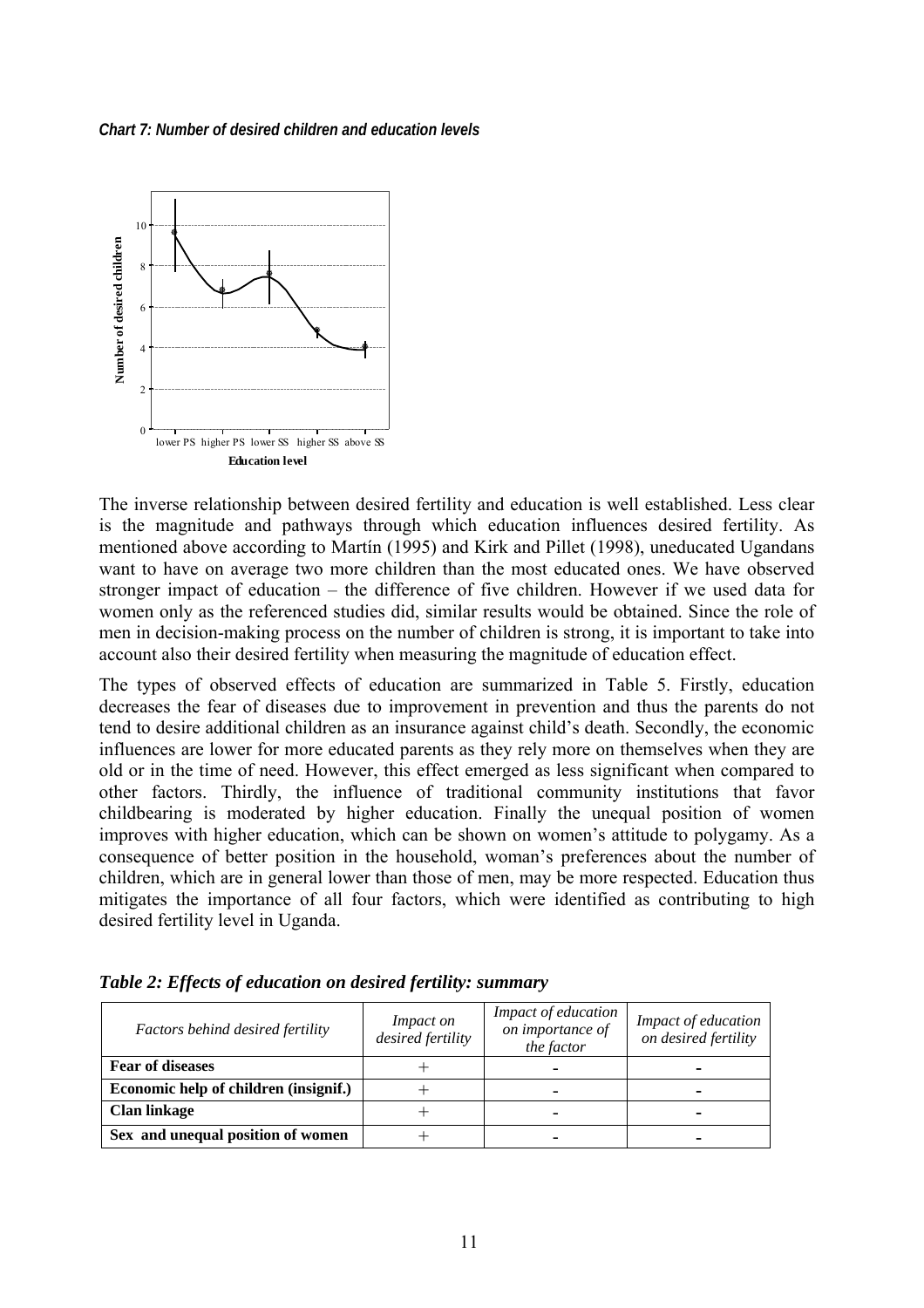#### **ECONOMETRIC RESULTS**

The preceding statistical analysis demonstrates the impact on desired fertility of three factors: fear of diseases, clan linkage and sex. Economic support of children seemed to be positively correlated, but insignificant. Regression analyses reported below tests the hypotheses jointly and controls for the effects of other particular factors. OLS estimation was used to analyze the data, assuming a normally distributed error term.

In regression form we can model hypotheses in the following way:

$$
F = b_0 + b_1 D + b_2 H + b_3 C + b_4 S + e
$$
\n(1)

where  $F =$  desired fertility,  $D =$  fear of diseases,  $H =$  economic help of children,  $C =$  clan linkage,  $S =$ sex. B's are the OLS coefficients, and e is the error term. The hypotheses are the following:  $b1>0$ ,  $b2=0$ ,  $b3>0$  and  $b4<0$ . Table 3 presents the econometric results for the whole sample. The level of relationship is an average for this type of experimental studies, R Square is equal to 0.21 and the significance level is below 1%.

*Table 1: Determinants of desired fertility in experiment. OLS estimates (t-statistics in parenthesis) for the whole sample.* 

|                                | Whole sample                                |
|--------------------------------|---------------------------------------------|
|                                | $\text{Rs}\$ q=0.21 Adj $\text{Rs}\$ q=0.20 |
| Intercept                      | $5.84$ *** (9.59)                           |
| Fear of diseases (important=1) | $3.03$ *** $(6.03)$                         |
| Child's support (important=1)  | $1.32$ *** $(3.77)$                         |
| Clan linkage (important=1)     | $4.71$ *** (10.37)                          |
| $Sex (man=1, woman=2)$         | $-1.36$ *** (-3.84)                         |

Dependent variable: Desired fertility

\* Indicates statistical significance at the 10% level.

\*\* Indicates statistical significance at the 5% level.

\*\*\* Indicates statistical significance at the 1% level.

The findings re-establish the impact of above analyzed factors on desired fertility.<sup>[4](#page-15-0)</sup> In contrast to statistical testing the results of overall regression suggest the positive impact of child's economic support being significant on 1% level.

The sample was divided on more educated half and less educated half of respondents in order to compare the coefficients for the two sub-samples (see Table 4). The coefficients of explanatory variables show lower slopes for educated half of respondents than for the less educated half (differences significant on 1% level). These results comply with the hypothesis, that education mitigates the effect of all analyzed determinants of high fertility and thus contributes to reduction of desired fertility. In addition, intercept for more educated half is lower by almost 3.8 children.

<span id="page-15-0"></span> $\frac{1}{4}$ <sup>4</sup> To deal with the fixed effects of specific villages where the data were collected we have also included clustering into the OLS regression. The resulting standard errors and significance levels did not emerge substantially altered from those of simple OLS in Table 3.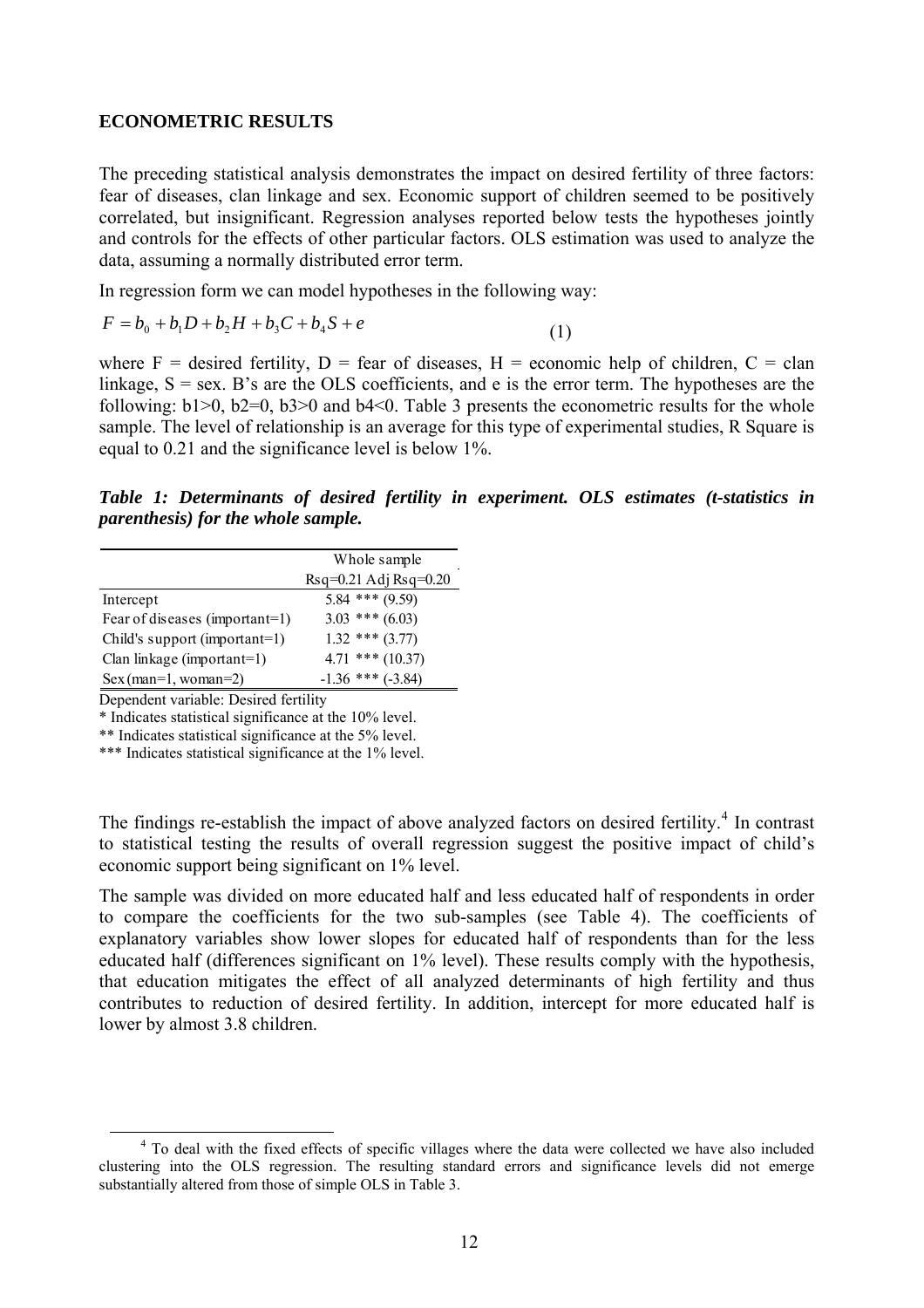*Table 4: Determinants of desired fertility in experiment. OLS estimates (t-statistics in parenthesis) for more educated and less educated half of respondents.* 

|                                | <b>Education</b>                            |                                             |  |  |  |
|--------------------------------|---------------------------------------------|---------------------------------------------|--|--|--|
|                                | Less educated half<br>More educated half    |                                             |  |  |  |
|                                | $\text{Rs}\,q=0.22$ Adj $\text{Rs}\,q=0.22$ | $\text{Rs}\,q=0.18$ Adj $\text{Rs}\,q=0.17$ |  |  |  |
| Intercept                      | $8.21$ *** (7.23)                           | $4.52$ ***<br>(12.84)                       |  |  |  |
| Fear of diseases (important=1) | $3.24$ *** $(4.07)$                         | $1.55$ ***<br>(4.29)                        |  |  |  |
| Child's support (important=1)  | $1.27$ ** $(1.98)$                          | $0.95$ ***<br>(4.66)                        |  |  |  |
| Clan linkage (important=1)     | $5.54$ *** $(7.48)$                         | $1.71$ ***<br>(5.44)                        |  |  |  |
| $Sex (man=1, woman=2)$         | $-2.55$ *** $(-4.02)$                       | $-0.56$ ***<br>$(-2.68)$                    |  |  |  |

Besides the regression model in equation (1) we have undertaken series of OLS regressions for different sub-samples to observe how the variables interact. The slopes for different subsamples are in Table 5 and Table 6.

*Table 2: Determinants of desired fertility in experiment. OLS estimates (t-statistics in parenthesis) for the sub-samples divided according importance of fear of diseases and child's support.* 

|                                |                                            | <b>Diseases</b>                                    | Child's support                                             |                                            |  |
|--------------------------------|--------------------------------------------|----------------------------------------------------|-------------------------------------------------------------|--------------------------------------------|--|
|                                | Unimportant                                | Important                                          | Unimportant                                                 | Important                                  |  |
|                                | $\text{Rsq=0.13}\text{Adj}\text{Rsq=0.12}$ | $\text{Rs}\,q=0.22\,\text{Adj}\,\text{Rs}\,q=0.21$ | $\text{Rs}\,\text{q}$ =0.26 Adj $\text{Rs}\,\text{q}$ =0.25 | $\text{Rsq=0.19}\text{Adj}\text{Rsq=0.18}$ |  |
| Intercept                      | $5.54$ *** $(9.59)$                        | $11.07$ *** $(4.64)$                               | $5.73$ *** $(8.89)$                                         | $7.22$ *** $(8.53)$                        |  |
| Fear of diseases (important=1) |                                            |                                                    | $2.37$ *** $(4.40)$                                         | $3.48$ *** $(4.40)$                        |  |
| Child's support (important=1)  | $1.09$ *** $(3.22)$                        | 2.14<br>(1.56)                                     |                                                             |                                            |  |
| Clan linkage (important=1)     | $4.17$ *** $(9.04)$                        | $6.03$ *** $(4.31)$                                | $4.16$ *** $(8.56)$                                         | $5.09$ *** $(7.09)$                        |  |
| $Sex (man=1, woman=2)$         | $-1.00$ *** (-2.97)                        | $-3.71$ **<br>$(-2.6)$                             | $-1.13$ *** (-2.83)                                         | $-1.49$ *** (-2.81)                        |  |

Dependent variable: Desired fertility

Model of desired fertility - controlling for diseases factor (left side):

 $F = b_0 + b_2H + b_3C + b_4S + e$ 

Model of desired fertility - controlling for child's support factor (right side):  $F = b_0 + b_1 D + b_3 C + b_4 S + e$ 

*Table 3: Determinants of desired fertility in experiment. OLS estimates (t-statistics in parenthesis) for the sub-samples divided according importance of clan linkage and sex.* 

|                                |                                                         | Clan linkage                                     | <b>Sex</b>                                 |                                                    |  |
|--------------------------------|---------------------------------------------------------|--------------------------------------------------|--------------------------------------------|----------------------------------------------------|--|
|                                | Weak                                                    | Strong                                           | Men                                        | Women                                              |  |
|                                | $\text{Rs}\rho = 0.10 \text{ Ad}i \text{Rs}\rho = 0.09$ | $\text{Rsq}=0.08 \text{ Ad}$ j $\text{Rsq}=0.06$ | $\text{Rsq=0.19}\text{Adj}\text{Rsq=0.19}$ | $\text{Rs}\,q=0.20\,\text{Adj}\,\text{Rs}\,q=0.19$ |  |
| Intercept                      | $5.49$ *** $(15.09)$                                    | $12.54$ ***<br>(4.86)                            | $3.98$ *** (7.77)                          | $3.78$ *** (19.13)                                 |  |
| Fear of diseases (important=1) | $2.10$ *** $(6.05)$                                     | $4.54$ ***<br>(2.76)                             | $4.05$ *** $(4.97)$                        | $1.38$ *** $(3.66)$                                |  |
| Child's support (important=1)  | $1.03$ *** $(4.76)$                                     | 1.97<br>(1.27)                                   | $1.60$ *** $(2.66)$                        | $0.86$ *** $(3.55)$                                |  |
| Clan linkage (important=1)     |                                                         |                                                  | $5.32$ *** $(7.71)$                        | $3.06$ *** $(7.87)$                                |  |
| $Sex (man=1, woman=2)$         | $-0.94$ *** $(-4.46)$                                   | **<br>$(-2.05)$<br>$-3.60$                       |                                            |                                                    |  |

Dependent variable: desired fertility

Model of desired fertility - controlling for clan linkage factor (left side):  $F = b_0 + b_1 D + b_2 H + b_4 S + e$ Model of desired fertility – separately for men and women (right side):

Three observations from this analysis are worth noting. Firstly, fertility decision-making of the respondents who perceive one factor as important for number of children is in general more affected by other determinants as well. For example, people with strong clan linkage reflect the fear of diseases more strongly in their desired number of children than people with weak linkage. Secondly, all intercepts are substantially higher for the groups perceiving particular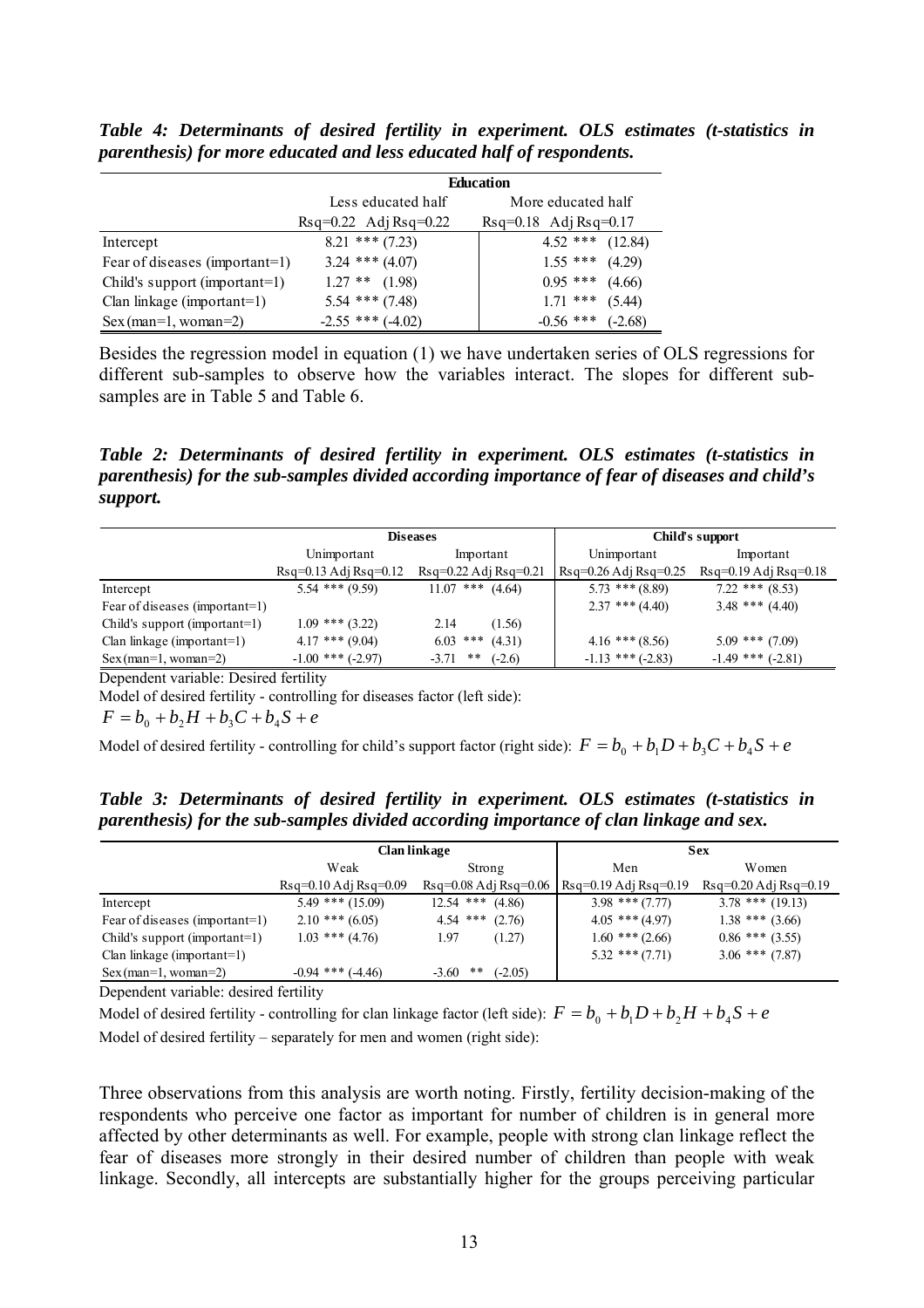factors with higher importance. Thirdly, men and women have similar intercept, but men have higher coefficients of all determinants than women.

## **CONCLUSIONS**

Rapid population growth in sub-Saharan Africa is one of the critical forces that undermine economic growth prospects of the region. It would have to grow by more than 2.2% annually in order to only keep the living standards on the same level, not mentioning the convergence to more developed countries. There is substantial literature on possible causes of high desired fertility in poor countries. We have classified these factors on four broad types: health risks, economic contributions from children, traditional community institutions and unequal position of women in the society. Usually observed correlation between education and fertility based on aggregate data does not allow assessing if and to what extent the importance of these factors changes with education. In contrast to most existing studies this paper analyzes more detailed individual-level data from a questionnaire survey among 910 respondents from villages in Mukono district, Uganda. Quantification of the influence of particular factors on desired number of children and decomposition of the education impact are the key results of the research.

The average number of desired children in the sample amounts to 6.0 which is almost identical to actual fertility rate in Uganda, which reaches 6.1 children per woman. We have found that fear of diseases motivates respondents to desire higher number of children. The results also suggest that more educated people put higher emphasis on prevention and reduction of health risks, which were measured by mosquito net usage. As a consequence, more educated respondents attributed to health risks substantially lower importance in their fertility decisions than their less educated counterparts and their final desired number of children was lower.

The data draw attention to the fact that traditional community institution of clan may substantially increase the desired number of children, on average by as much as 5.6 children. At the same time the data provide rare quantitative support for the role of education in the reduction of clan influence on fertility. This effect takes place both on primary and also secondary level education.

Another interesting finding stems from the analysis of different fertility preferences of men and women. The decline in desired fertility of women due to education shows in our sample similar pattern as in other comparable studies which measure the impact of education on fertility. However, these studies predominantly consider women's fertility preferences as decisive and often omit the role of men. Remarkably high impact of education on men's desired fertility draws education of men as being equally important as it is in the case women.

Economic contributions of children emerged to be important for majority of respondents, but statistical tests did not provide clear picture on the significance of this factor in altering desired fertility.

In general, it seems that it is not just one specific pathway through which education influences desired number of children as often assumed. Rather the responses indicate that education stimulates a complex change in preferences and fertility attitudes. The change in perceptions of respondents ranges from health and economic to cultural influences behind high desired fertility. We hope that our findings provide a sharper picture as to why education should be considered as the most appropriate contraceptive and that the foreign aid focusing on mitigating rapid population growth should have the form of widespread education provision until the secondary education level equally available for women and men.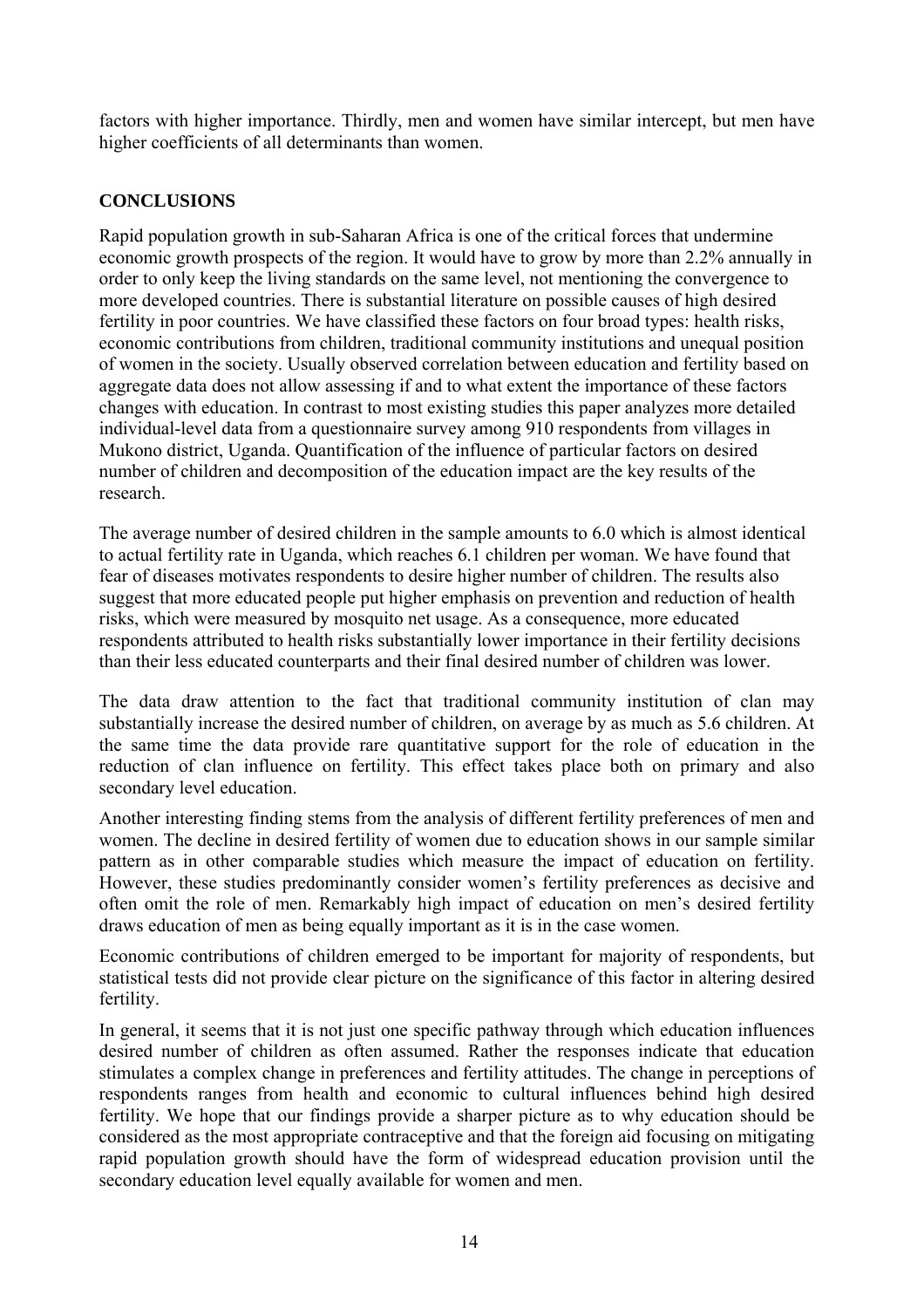#### **REFERENCES**

Axinn, William G. and Jennifer S. Barber. 2001. "Mass Education and Fertility Transition." *American Sociological Review* 66: 481-505.

Bankole, Akinrinola and Susheela Singh. 1998. "Couple's Fertility and Contraceptive Decision-Making in Developing Countries: Hearing the Man's Voice." *International Family Planning Perspectives* 24(1): 15-24.

Becker, Gary S. 1991. *A Treatise on the Family*. London : Harvard University Press.

Benzion, Uri and Joseph Yagil. 2001. *Decisions in financial economics: An experimental study of discount rates* [online]. Available from: <http://econ.bgu.ac.il/papers/166.pdf> [Accessed 24 August 2006].

Breierova, Lucia and Esther Duflo. 2002. "The Impact of Education on Fertility and Child Mortality: Do Fathers really Matter less than Mothers?" *NBER Working Paper* 10513 [online]. Available from: [http://www.nber.org/papers/W10513](http://email.seznam.cz/redir?http://www.nber.org/papers/W10513) [Accesed 24 August 2006].

Caldwell, John C. 1980. "Mass Education as a Determinant of the Timing of Fertility Decline." *Population and Development Review* 6 (2): 225-255.

Caldwell, John C. and Pat Caldwell. 1987. "The Cultural Context of High Fertility in sub-Saharan Africa." *Population ad Development Review* 13 (3): 409-437.

Choi, H.W. et al. 1995. "The Effectiveness of Insecticide-impregnated Bed Nets in Reducing Cases of Malaria Infection: A Meta-analysis of Published Results." *American Journal of Tropical Medicine and Hygiene* 52 (5): 377-382.

Dreze, Jean and Mamta Murthi. 2001. "Fertility, Education and Development: Evidence from India." *Population and Development Review* 27 (1): 33-63.

Easterlin, Richard A. 1975. "An Economic Framework for Fertility Analysis." *Studies in Family Planning* 6 (3): 54-63.

Finkle, Jason L. and Barbara B. Crane. 1975. "The Politics of Bucharest: Population, Development, and the New International Economic Order." *Population and Development Review* 1 (1): 87-114.

Gille, Halvor. 1985. "The World Fertility Survey: Policy Implications for Developing Countries." *International Family Planning Perspectives* 11 (1): 9-17.

Gneezy, Uri and Aldo Rustichini. 2000. "Pay Enough or Don't Pay At All." *Quarterly Journal of Economics* 115: 791-811.

Gyapong, J.O. et al. 1996. "Rapid Community Diagnosis of Lymphatic Filariasis." *Acta Tropica* 61: 65-74.

Kirk, Dudley and Bernard Pillet. 1998. "Fertility Levels, Trends, and Differentials in Sub-Saharan Africa in the 1980s and 1990s." *Studies in Family Planning* 29 (1): 1-22.

Kravdal, Oystein. 2002. "Education and Fertility in Sub-Saharan Africa: Individual and Community Effects." *Demography* 39 (2): 233-250.

Makinwa-Adebusoye, Paulina. 2001. "Sociocultural Factors Affecting Fertility in Sub-Saharan Africa." *Workshop on Prospects for Fertility Decline in High Fertility Countries*, July 2001, United Nations Population Division.

Martín, Teresa Castro. 1995. "Women's Education and Fertility: Results from 26 Demographic and Health Surveys." *Studies in Family Planning* 26 (4): 187-202.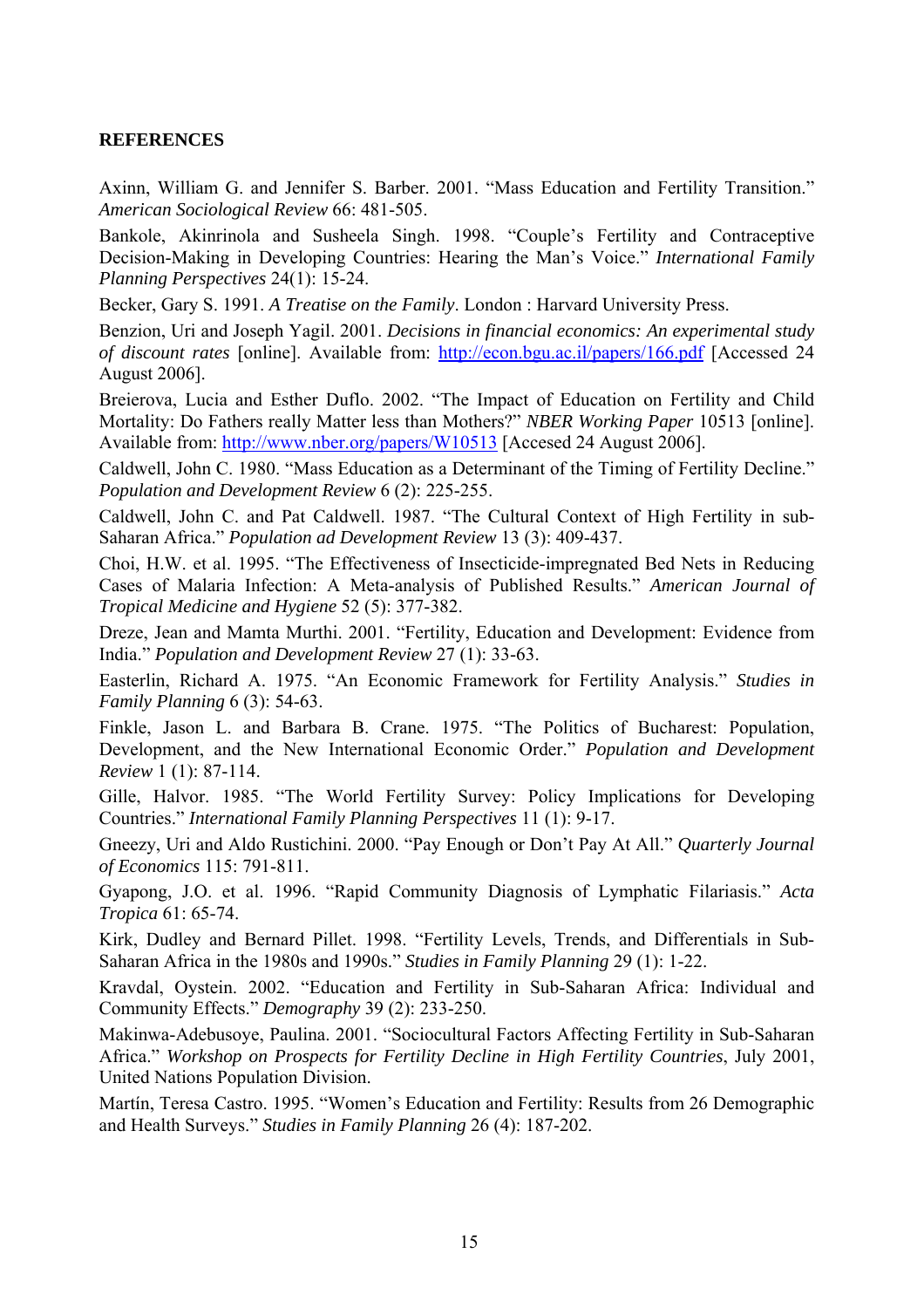Mason, Karen Oppenheim and Anju Malhotra Taj. 1987. "Differences between Women's and Men's Reproductive Goals in Developing Countries." *Population and Development Review* 13 (4): 611-638.

Merrick, Thomas W. 2002. "Population and Poverty: New Views on an Old Controversy." *International Family Planning Perspectives* 28 (1): 41-46.

Mirowski, John and Catherine E. Ross. 1998. "Education, Personal Control, Lifestyle and Health – A Human Capital Hypothesis." *Research on Ageing* 20: 415-449.

Ntozi, James P.M. and James B. Kabera. 1991. "Family Planning in Rural Uganda: Knowledge and use of modern and traditional methods in Ankole." *Studies in Family Planning* 22 (2): 116- 123.

Nuwaha, F. 2001. "Factors Influencing the Use of Bed Nets in Mbarara Municipality in Uganda." *American Journal of Tropical Medicine and Hygiene* 65: 877-882.

Pritchett, Lant H. 1994. "Desired Fertility and the Impact of Population Policies." *Population and Development Review* 20 (1): 1-55.

Reinnika, Ritva and Paul Collier. 2001. *Uganda's Recovery: The Role of Firms, Markets and Government*. Washington, D.C.: World Bank.

Robey, Bryant, Shea O. Rutstein and Leo Morris. 1993. "The Fertility Decline in Developing Countries." *Scientific American* 269 (6): 60-66.

Sachs, Jeffrey et al. 2004. "Ending Africa's Poverty Trap." *Brookings Papers on Economic Activity* 1: 117-240.

Schultz, T. Paul. 1994. "Human Capital, Family Planning, and Their Effects on Population Growth." *American Economic Review* 84 (2): 255-260.

United Nations Population Fund (UNFPA). 2006. *Annual Report 2005.* New York.

United Nations. 2004. *World Development Indicators.* New York.

Weinberger, Mary Beth. 1987. "The Relationship Between Women's Education and Fertility: Selected Findings From the World Fertility Surveys." *International Family Planning Perspectives* 13 (2): 35-46.

Westoff, Charles F. and Akinrinola Bankole. 2000. "Trends in the Demand for Family Limitation in Developing Countries." *International Family Planning Perspectives* 26 (2): 56- 62.

World Bank. 2005. *Opening doors – Education and the World Bank* [online]. Available from: <http://www1.worldbank.org/education/pdf/OpenDoors.pdf>[Accessed 24 August 2006].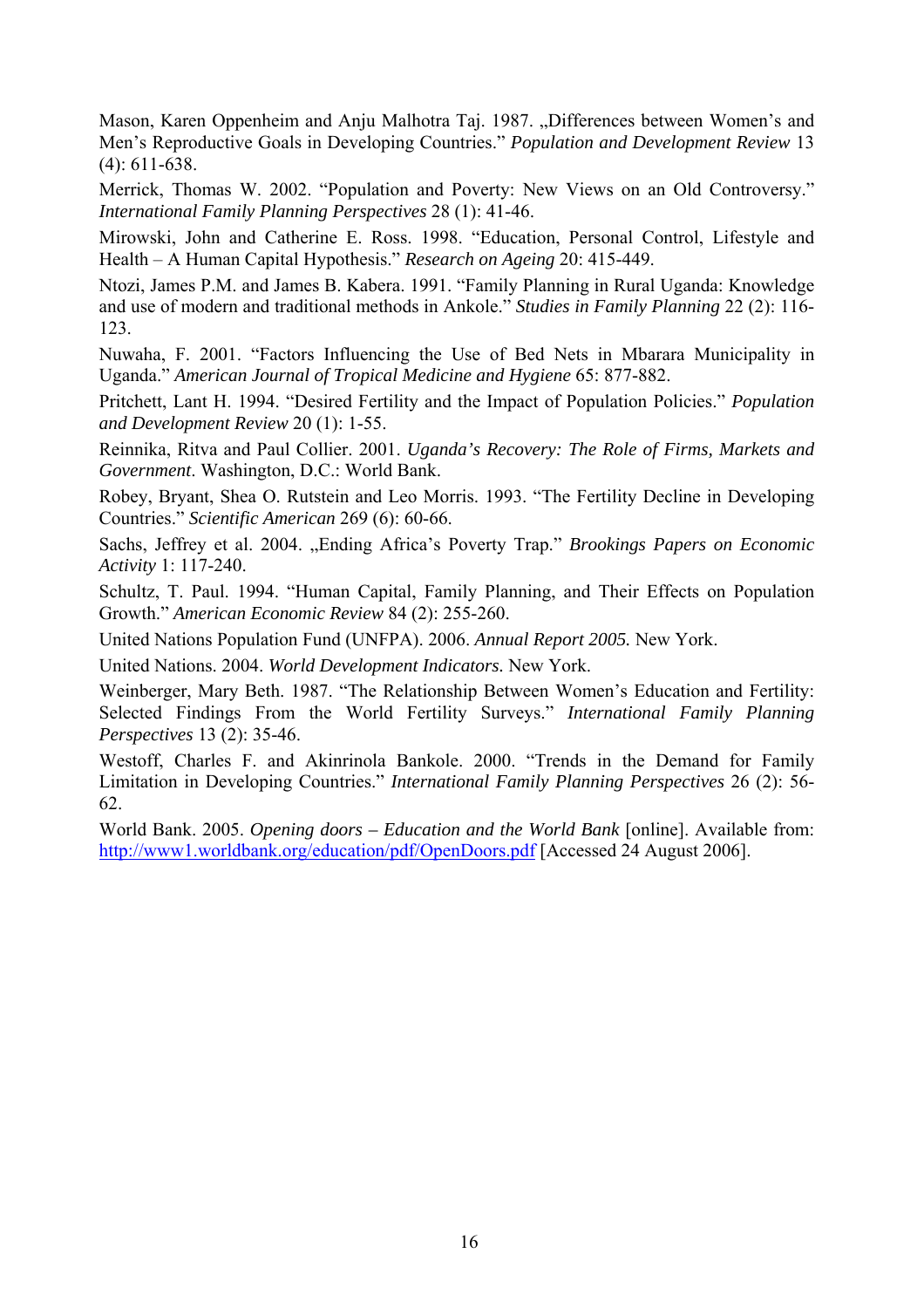## IES Working Paper Series

#### 2005

- 10. Roman Horváth: Exchange Rate Variability, Pressures and Optimum Currency Area Criteria: Implications for the Central and Eastern European Countries
- 11. Petr Hedbávný, Ondřej Schneider, Jan Zápal: A Fiscal Rule That Has Teeth: A Suggestion for a "Fiscal Sustainability Council" Underpinned by the Financial Markets
- 12. Vít Bubák, Filip Žikeš: Trading Intensity and Intraday Volatility on the Prague Stock Exchange:Evidence from an Autoregressive Conditional Duration Model
- 13. Peter Tuchyňa, Martin Gregor: Centralization Trade-off with Non-Uniform Taxes
- 14. Karel Janda: The Comparative Statics of the Effects of Credit Guarantees and Subsidies in the Competitive Lending Market
- 15. Oldřich Dědek: Rizika a výzvy měnové strategie k převzetí eura
- 16. Karel Janda, Martin Čajka: Srovnání vývoje českých a slovenských institucí v oblasti zemědělských finance
- 17. Alexis Derviz: Cross-border Risk Transmission by a Multinational Bank
- 18. Karel Janda: The Quantitative and Qualitative Analysis of the Budget Cost of the Czech Supporting and Guarantee Agricultural and Forestry Fund
- 19. Tomáš Cahlík, Hana Pessrová: Hodnocení pracovišť výzkumu a vývoje
- 20. Martin Gregor: Committed to Deficit: The Reverse Side of Fiscal Governance
- 21. Tomáš Richter: Slovenská rekodifikace insolvenčního práva: několik lekcí pro Českou republiku
- 22. Jiří Hlaváček: Nabídková funkce ve vysokoškolském vzdělávání
- 23. Lukáš Vácha, Miloslav Vošvrda: Heterogeneous Agents Model with the Worst Out Algorithm
- 24. Kateřina Tsolov: Potential of GDR/ADR in Central Europe
- 25. Jan Kodera, Miroslav Vošvrda: Production, Capital Stock and Price Dynamics in a Simple Model of Closed Economy
- 26. Lubomír Mlčoch: Ekonomie a štěstí proč méně může být vice
- 27. Tomáš Cahlík, Jana Marková: Systém vysokých škol s procedurální racionalitou agentů
- 28. Roman Horváth: Financial Accelerator Effects in the Balance Sheets of Czech Firms
- 29. Natálie Reichlová: Can the Theory of Motivation Explain Migration Decisions?
- 30. Adam Geršl: Political Economy of Public Deficit: Perspectives for Constitutional Reform
- 31. Tomáš Cahlík, Tomáš Honzák, Jana Honzáková, Marcel Jiřina, Natálie Reichlová: Convergence of Consumption Structure
- 32. Luděk Urban: Koordinace hospodářské politiky zemí EU a její meze

#### 2006

- 1. Martin Gregor: Globální, americké, panevropské a národní rankingy ekonomických pracovišť
- 2. Ondřej Schneider: Pension Reform in the Czech Republic: Not a Lost Case?
- 3. Ondřej Knot and Ondřej Vychodil: Czech Bankruptcy Procedures: Ex-Post Efficiency View
- 4. Adam Geršl: Development of formal and informal institutions in the Czech Republic and other new EU Member States before the EU entry: did the EU pressure have impact?